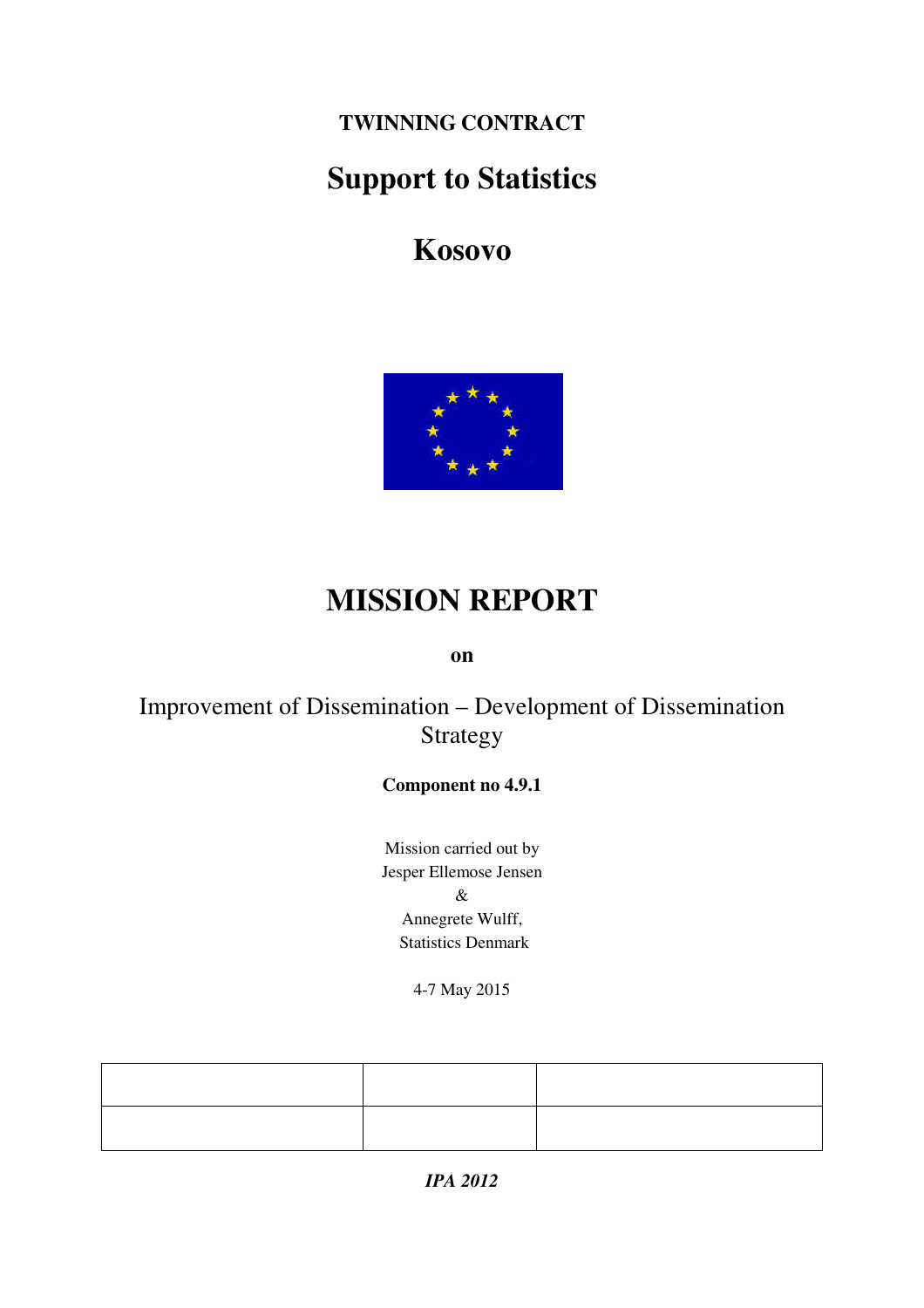*Author's name, address, e-mail (keep the relevant information)* 

*Annegrete Wulff Statistics Denmark Sejrøgade 11 DK-2100 Copenhagen Ø Denmark Tel: +45 39173155 Email: awu@dst.dk* 

*Jesper Ellemose Jensen Statistics Denmark Sejrøgade 11 DK-2100 Copenhagen Ø Denmark Tel: +45 39173244: Email: jej@dst.dk*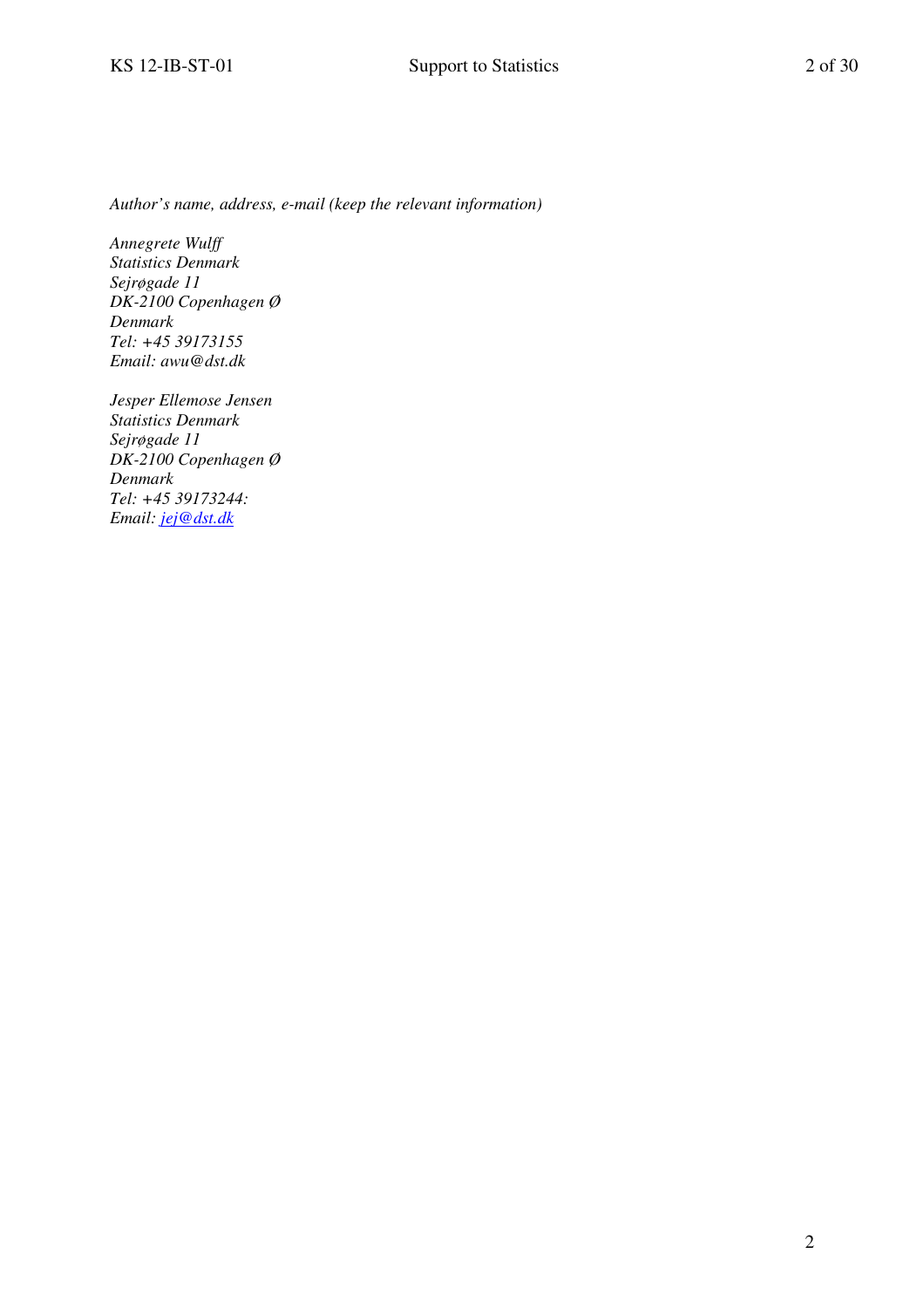# **Table of contents**

| 2. Assessment and results4                                        |   |
|-------------------------------------------------------------------|---|
| 2.1 Current documents on dissemination                            |   |
| 2.2. Relevant EU / Eurostat material in relation to Dissemination |   |
| 2.3 Strategies, Policies and Procedures                           | 6 |
| 2.4 "Walk through" of the Code of Practice                        |   |
| 2.5 First draft of a Dissemination Policy.                        | 8 |
|                                                                   |   |
|                                                                   |   |
|                                                                   |   |
|                                                                   |   |
|                                                                   |   |

# **List of Abbreviations**

| CoP        | Code of Practice                   |
|------------|------------------------------------|
| <b>GIS</b> | Geographical Information System    |
| <b>KAS</b> | Kosovo Agency for Statistics       |
| <b>ToR</b> | Terms of Reference                 |
| <b>QAF</b> | <b>Quality Assurance Framework</b> |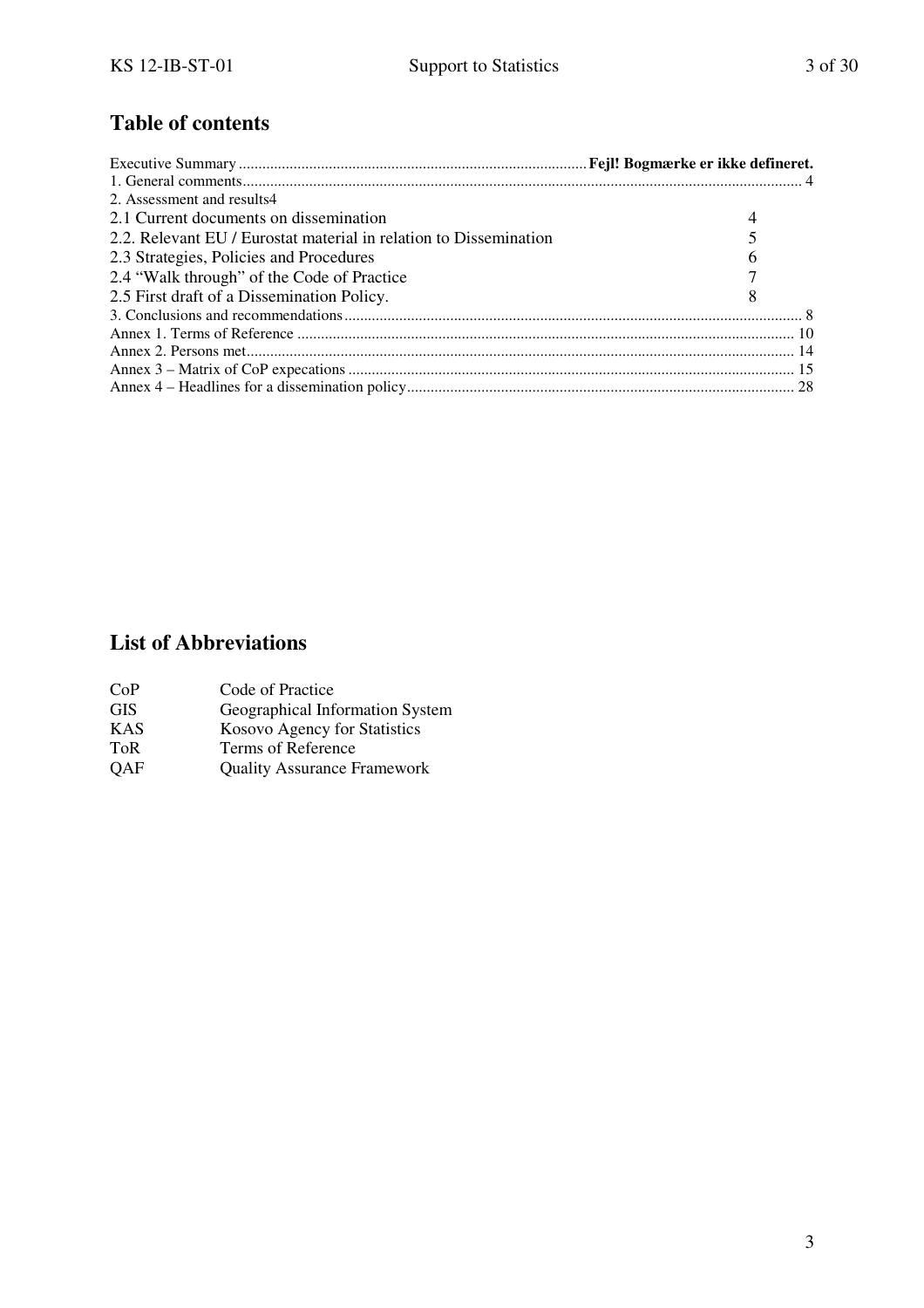# **1. General comments**

This activity was the first in component 4.9.1. The activities in component: 4.9 have been added to the twinning project after its inception and on a specific request from KAS. The overall aim of 4.9 is

- Assesment of present dissemination at KAS
- Roadmap for developing a dissemination strategy

KAS program of official statistics 2013-2017 states that a dissemination policy including guidelines for design of tables and graphs and for the improvement of the website should be developed. Work has already been undertaken by the Twinning project on developing guidelines for tables and graphs (See: reports for Activity 4.4.1 and 4.4.2 - *Development of design guidelines for printed and electronic publishing by Huttunen and Stefansson* ). In June 2015 activities will also be undertaken by the twinning project to assist KAS in (re)defining how it works with the press and news meadia.

The Twinning project therefore aims to:

Develop a formal dissemination Strategy for KAS Aligned with European requirements / best practices Aligned with Kosovo legislation Reflecting the needs of relevant user groups Develop / update the necessary policies Written procedures / guidelines for dissemination process

The Twinning project is scheduled to run to the end of February 2016 making end of January the latest time that a Dissemination Strategy must be finalized for approval by KAS senior management.

As always we would like to thank our counterparts at KAS and the twinning team for facilitating the work and making our stay in Pristina a most pleasant experience.

**This views and observations stated in this report are those of the consultants and do not necessarily correspond to the views of EU, KAS or Statistics Denmark.** 

# **2. Assessment and results**

#### **2.1 Current documents on dissemination**

#### **SOK Dissemination Policy**

A dissemination policy for KAS (then: Statistical Office of Kosovo - SOK) was written and approved in 2003. The policy predates Eurostat's Code of Practice but is based on the 10 principles found in the United Nations Fundamental Principles of Statistics. Today the dissemination policy from 2003 appears outdated in many ways. It mixes policy goals with internal procedures, and policies with strategic goals. And also it contains descripts of staff levels. As the document is 12 years old it also predates the shift from paper to internet dissemination that has happened in KAS and all other NSI's.

#### **Programme of Official Statistics 2013-2017**

The program of Official Statistics 2013-2017 describes the vision and mission of KAS and addresses dissemination in the broadest sense. The documents mentions: user groups and the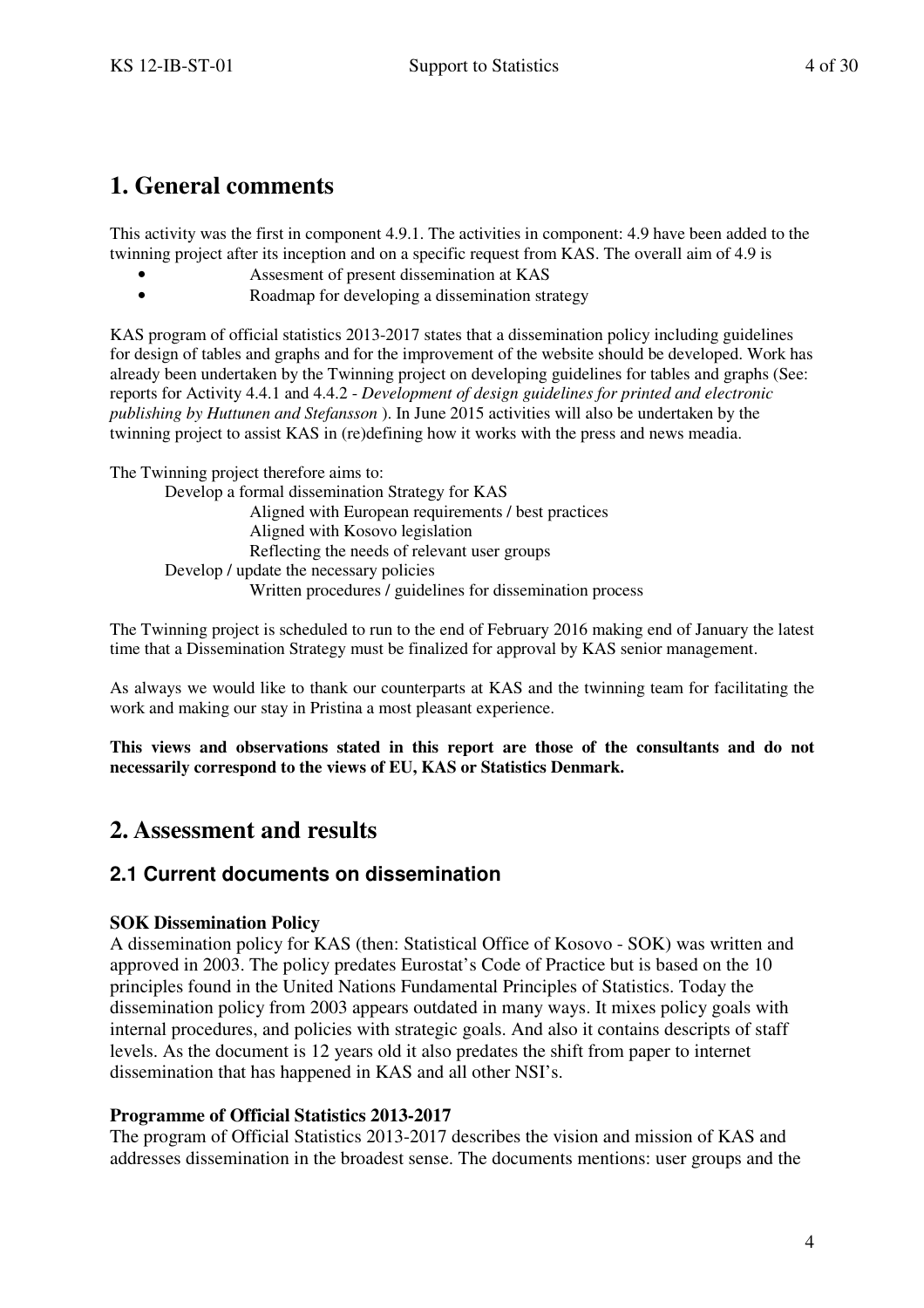importance of dialogue with users when defining new statistics/ surveys to be implemented. In PoS students are not seen as special group.

In section on users the PoS states: *Kosovo is aiming at complying with EU regulations. Therefore the EU regulations, acquis, on statistics will be the standard to attain*. In this sentence KAS demonstrates a commitment to follow EU / Eurostat recommendations and guidelines.

#### **Law on Official Statistics (Law 04/L-036)**

Paragraphs 3 and 4 of the Law establish the principles and quality standards upon which the statistical system in Kosovo rests.

#### **Guideline for e-government in Kosovo**

As we understand it there is some legislation / guidelines covering e-government and therefore also websites / web service by KAS. As we have no knowledge about regional legislation we expect KAS to acknowledge and adopt all relevant information in their policies.

### **2.2. Relevant EU / Eurostat material in relation to Dissemination**

While most of the statistics required by EU / Eurostat according to the acquis are covered by direct legislation the situation in terms of dissemination is not so well defined. However a number of general requirements follow directly from the Eurostat Code of Practice. In the peer- review process the NSI are confronted with compliance to each of the 15 principles in the CoP and with the associated indicators. The management of KAS has requested a so called adapted peer-review in 2016 or 2017.

#### **Code of Practice**

During the activity we and the participants discussed each of the principles in the CoP and their associated indicators for EU compliance. To facilitate the discussions of the CoP and the quality assurance framework – unofficial translations of the two documents have been prepared by the Twinning project.

In many ways what KAS is currently doing in terms of dissemination is compliant with the CoP's expectation.

#### **PSI - Directive**

In addition to CoP the directive on the re-use of public sector information (Directive  $2003/98/EC<sup>1</sup>$ ), known as the 'PSI Directive' is considered relevant to the production / dissemination of data by NSI's.

#### **The "Cookie" Directive**

Directive 2002/58/EC (Directive on privacy and electronic communications also known as the cookie directive) –requires all websites inside the EU to clearly advise their users on the use of tracking 'cookies' and policies for handling personal information derived or obtained from the website and its visitors. Following the 'cookie' directive is therefore also recommended to KAS in order to ensure compliance with European requirements.

 1 http://ec.europa.eu/digital-agenda/en/european-legislation-reuse-public-sector-information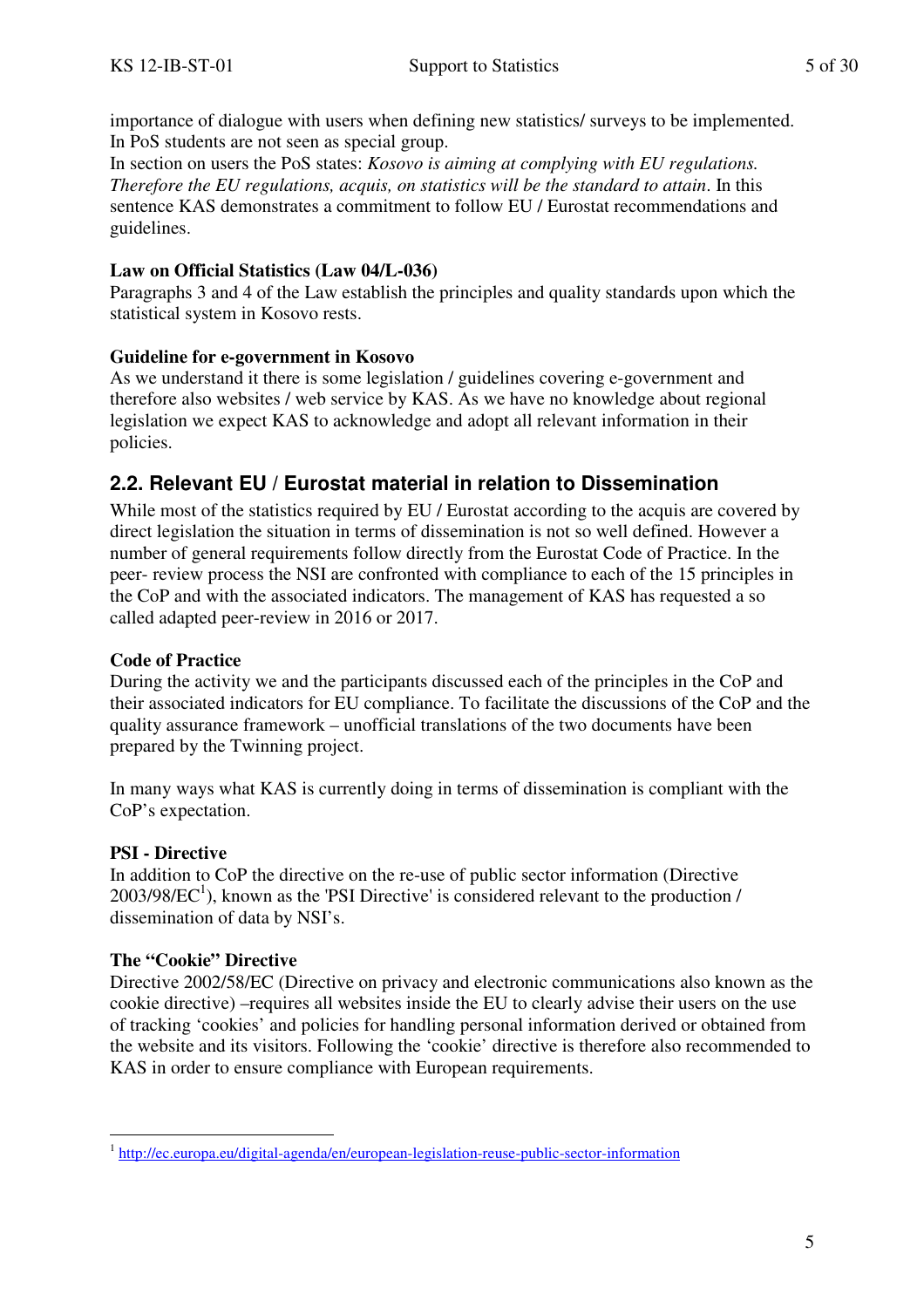# **2.3 Strategies, Policies and Procedures**

During the activity we presented our understanding of the strategy, policies and written procedures (could also been seen as internal policies)

#### **Strategy**

The strategy should tell our users and our own organisation / staff which initiatives needs to be taken in order to reach the goals. Initiatives that support where we want to go. Where we should be in the not so distant future.

# **Strategy and policy #1**

- Strategy. Where we are heading for the coming vears:
	- Sets up goals and initiatives for the strategy periode based on the overall goals of the institution



#### **Policy**

As an NSI we need a clear and public policy on dissemination. The policy must be written to our users and not for our internal use. It must clearly state what we do, what we do not due and what users can expect from us. As it is a policy it should NOT say anything on what we want to do. What we will do in the future belongs in the strategy, either in the overall long term strategy for KAS or in a dedicated dissemination strategy.

# **Strategy and policy #2**

- Policy. What we are doing now.
	- Principles and rules for the daily production/ dissemination.

#### Examples:

Data are released every weekday at 11 AM Errors are corrected and announced on the web site Documentation is provided to all statistics

#### **Procedures - guidelines**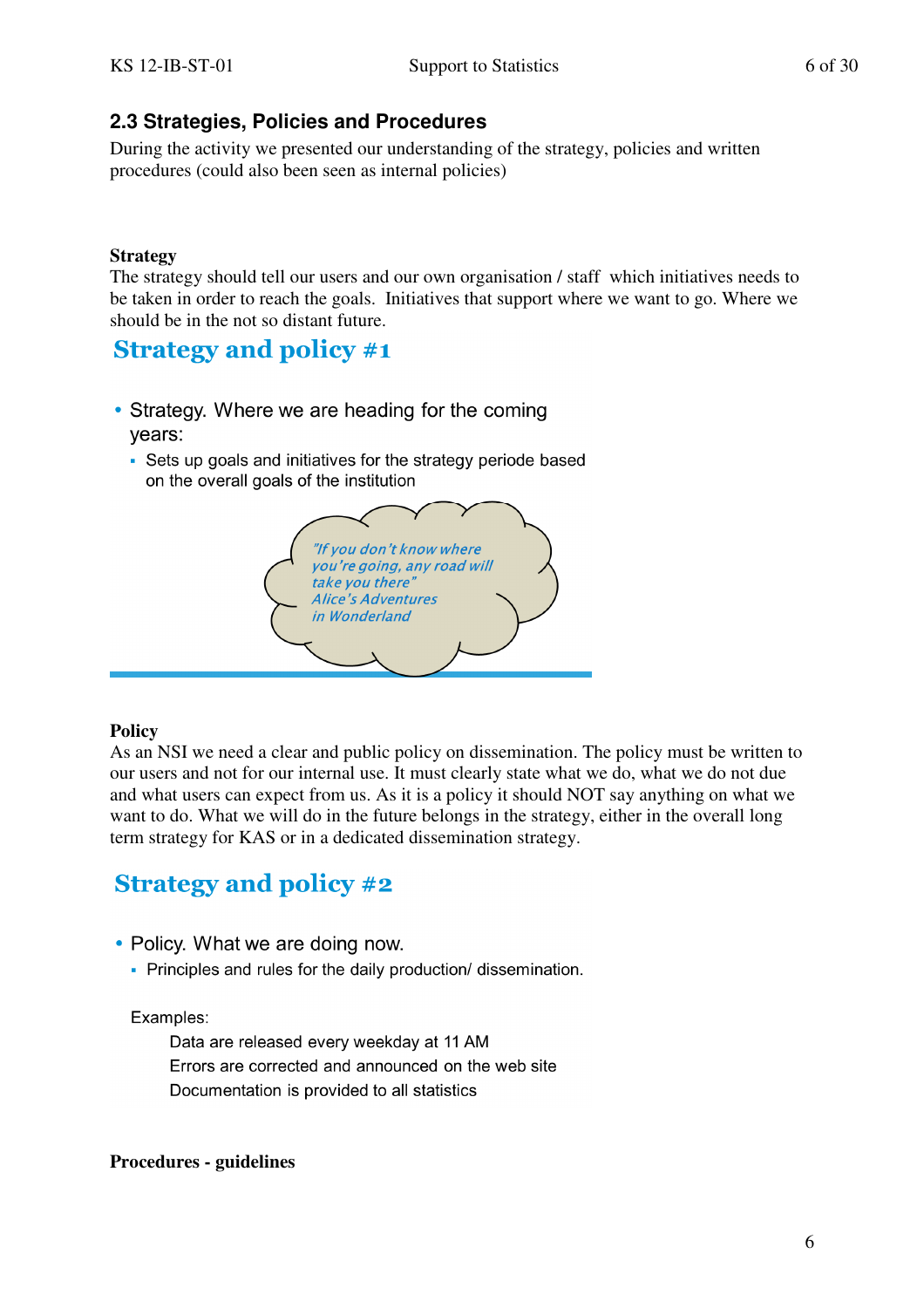The policy state to the users / public needs to be reflected in internal policies / guidelines / procedures that in detail describes what we do, how we do it, who is the responsible to take action and when we do the tasks necessary to accomplish what we have promised our users in the policy.

# **2.4 "Walk through" of the Code of Practice**

As mentioned we and the KAS representatives discussed each of the indicators relevant for dissemination in the Code of Practice. A document showing the relevant principles and indicators are included as annex 3 to this report. In our opinion KAS is non compliant with EU expectations in at least two significant areas. Below is a short description of some of more important issues discussed.

### **Error – Handling**

**Indicator 6.3: States that:** *Errors discovered in published statistics are corrected at the earliest possible date and publicised*. PDF documents are replaced / updated on website when errors are identified. But list of errors to printed publications is not available on the web site and PDF files are replaced without indications that they have been updated. It is therefore necessary that KAS writes and adopts a written procedure for how errors are handled. As a minimum PDF files should be clearly marked when they are changed. Tables in soon to be launched *ask.data* database output data should be given mandatory footnotes if / when data is corrected due to errors.

#### **Timeliness**

**Indicator 13.1:** *Timeliness meets European and other international release standards***.**  The current 2003 document does not address timeliness directly. We think that a strategic commitment to timeliness is required in any NSI's strategy and in its dissemination policy. The major issues in regards to timeliness can only be addressed by the subject matter divisions producing the statistics and by these having the sufficient staff and financial resources to produce the statistics according to the timeliness sat out in the legislations covering the statistics.

#### **Fixed release time**

**Indicator 13.2:** *A standard daily time for the release of European Statistics is made public***.**  A release calendar is available from the website – but no standard time of release is used by KAS. We consider this to be major issue – but one that it should be possible to solve with a management decision and written procedures managing the production / dissemination process.

#### **Notification of delays**

**Indicator 13.4:** *Divergence from the dissemination time schedule is publicized in advance, explained and a new release date set***.** To our understanding this already happens but only on the Albanian language version of the web-site. Given the large international presence in Kosovo attention to give notice of delays in English is necessary. To our understanding data on the punctuality of publishing is available (13.4.4 *A procedure to calculate, monitor and disseminate quality indicators on punctuality*) and is calculated and reported to management on an ad-hoc basis. The trustworthiness of an NSI will increase if / when such data is made public.

#### **Microdata**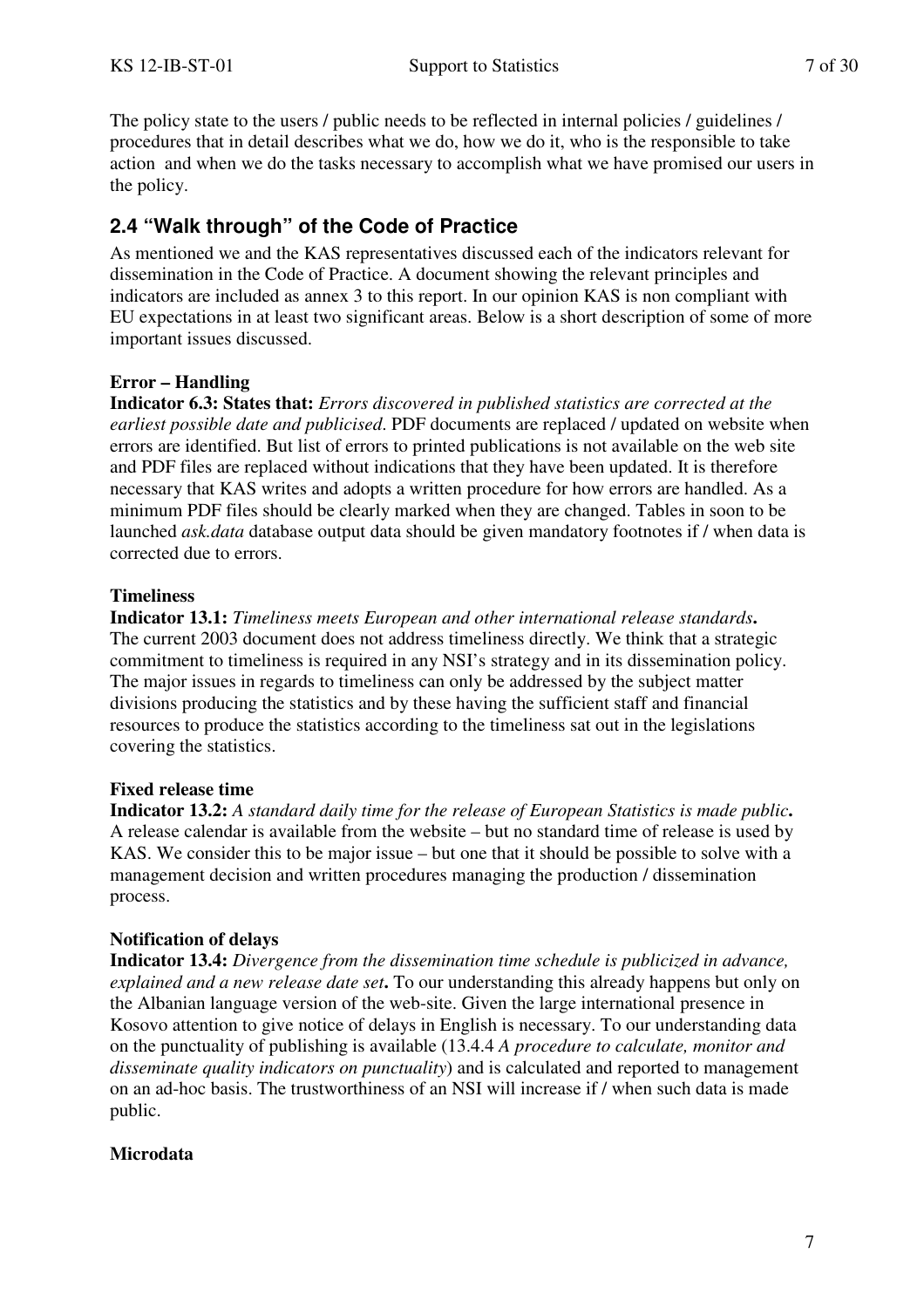**Indicator 15.4:** *Access to microdata is allowed for research purposes and is subject to specific rules or protocols***.** The law on statistics in Kosovo regulates access to microdata. Although the law is available from the website of KAS- we believe that the dissemination policy should contain information regarding microdata access.

#### **Metadata**

**Indicator 15.5:** *Metadata are documented according to standardized metadata systems***.** The 2003 document provides little or no information regarding metadata. KAS is currently working on documenting its statistical products using the ESMS standard<sup>2</sup>. The work is done mainly by support from the SIDA project at KAS. When fully implemented it will make KAS compliant in this area, as metadata is usually a necessity for many users to fully use and understand our statistics this clearly should be mentioned in a dissemination policy.

#### **Dialog with users**

**Indicator 11.1:** *Processes are in place to consult users, monitor the relevance and utility of existing statistics in meeting their needs, and consider their emerging needs and priorities***.**  The use of the website is monitored using Google Analytics and some build in features in the present CMS<sup>3</sup>. The 2013-2017 Program of Official Statistics states the need to consult users on present and future statistical products. Neither the Program of Official Statistics nor the 2003 Dissemination Policy commits KAS to a systematic dialogue with its users. We clearly believe that KAS should implement an open and systematic dialogue with its main users.

#### **2.5 First draft of a Dissemination Policy**

Based on the discussions between us and the KAS staff working with dissemination we have prepared a document containing the most important issues that needs to be addressed in a dissemination policy. If and when these issues are addressed KAS will arrowed at a short and precise dissemination policy that is aligned with the expectations derived from the Code of Practice and the Quality Assurance Framework. The very broad draft is included as Annex 4.

# **3. Conclusions and recommendations**

Based on our discussions we can present some overall initial recommendations. At least one follow on activity to 9.4.1 will be conducted. The report from this activity will contain the main recommendations. The next activity will also discuss relevant strategic initiatives to be addressed inside the current planning period of KAS.

- KAS should draft a dissemination policy based on CoP expectations
- KAS should align the policy with relevant Kosovo legislation,
- The policy draft should be ready as soon as possible preferably June / July
- The draft should be discussed and amended by senior management
- The policy draft should be finalised together with us in late august / early September
- Develop internal policy / procedure for handling of errors
- Develop internal policy / procedure for all steps of the publishing process
- Decide on a fixed and precise time of the day were all statistics are released

 $\overline{a}$ 2 SDMX Metadata Structure (ESMS) Euro-SDMX Metadata Structure – see http://ec.europa.eu/eurostat/data/metadata/metadata-structure

<sup>&</sup>lt;sup>33</sup> The present CMS (Content Management Systems) will be replaced in the coming years by support from the SIDA project. The ask.data system based on PX-Web (implemented by the Twinning Project) also provides data on the extraction / downloads of data tables.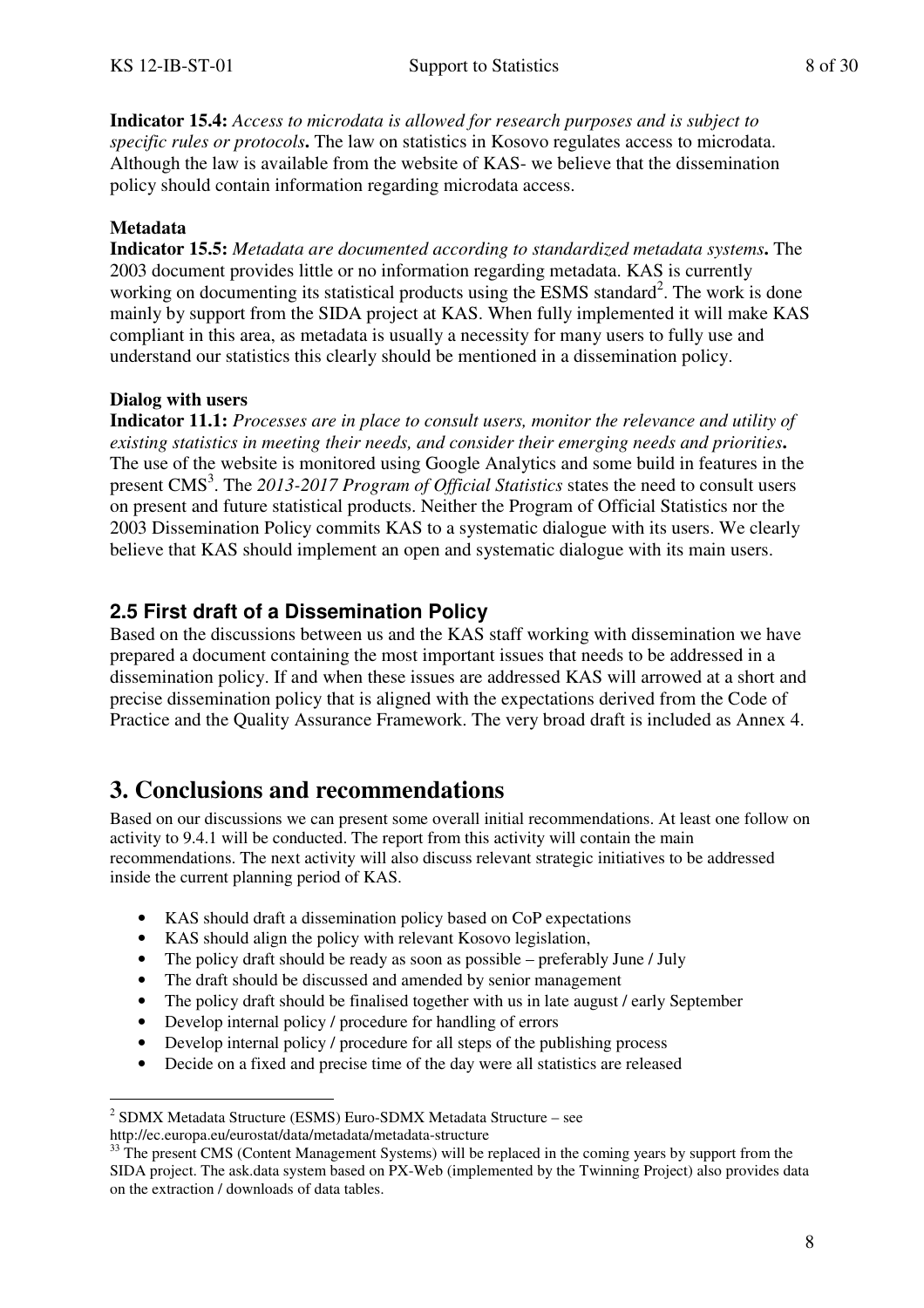• Timeliness and punctuality data should be collected and presented systematically reported to senior management and made public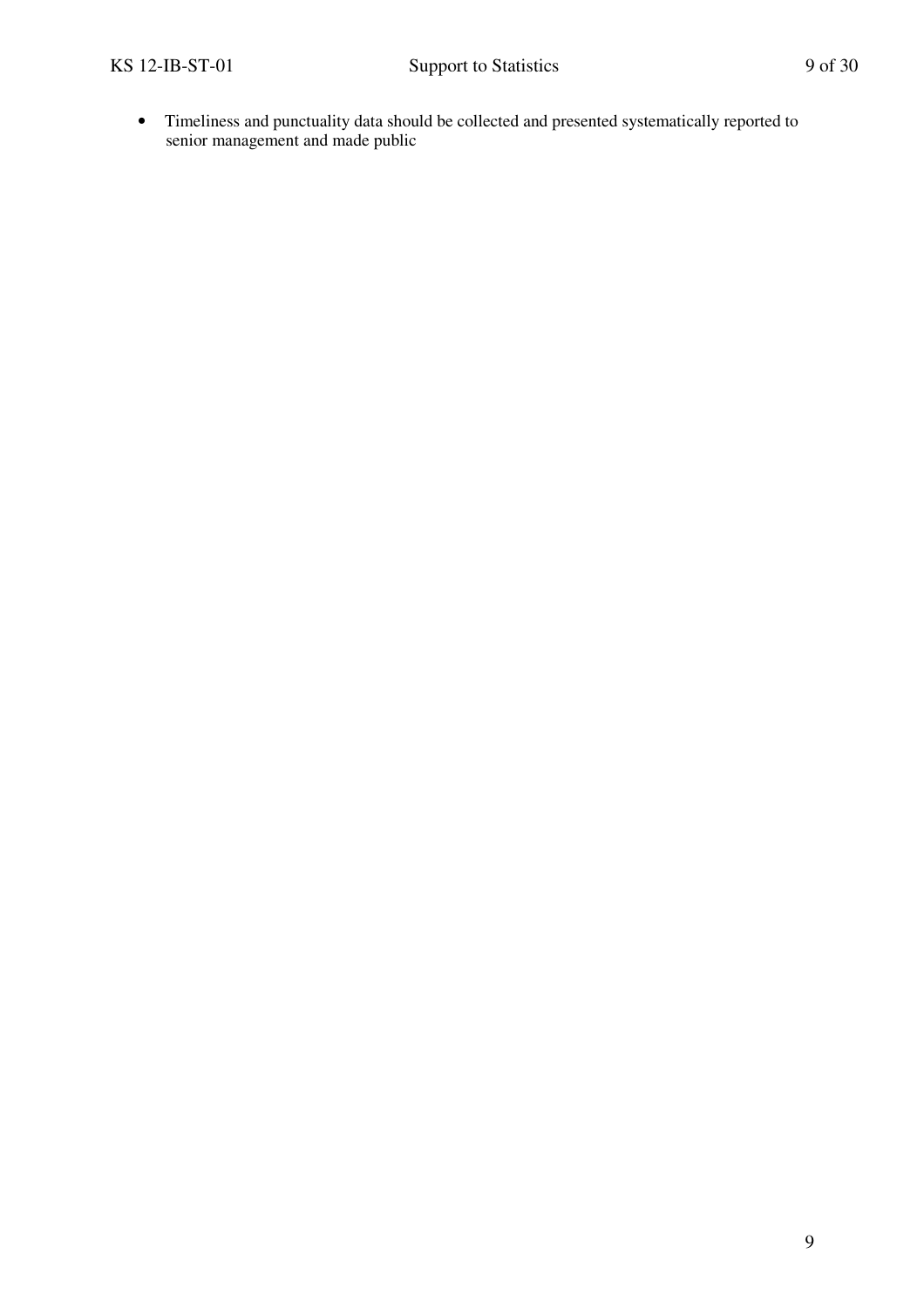# **Annex 1. Terms of Reference**





**EU Twinning Project KS12 IB ST 01**  Support to Statistics

## **Terms of Reference:**

**Component 4:** Information Technology System and Dissemination Activity 4.9.1: Improvement of Dissemination – Development or **Improvement of Dissemination – Development of Dissemination Strategy**

| Scheduling:              |                      |
|--------------------------|----------------------|
| Tor-ready date:          | <b>20 April 2015</b> |
| Start / end of activity: | 4-7 May 2015         |
| <b>Reporting time:</b>   | 15 May 2015          |

#### **Mandatory result of the component:**

|                                   | <b>Manuatory result of the component.</b>               |                                                                                                                                                                                                                        |                                                                |                                                                                                                                                                                                                                                                                                                                                                                                              |
|-----------------------------------|---------------------------------------------------------|------------------------------------------------------------------------------------------------------------------------------------------------------------------------------------------------------------------------|----------------------------------------------------------------|--------------------------------------------------------------------------------------------------------------------------------------------------------------------------------------------------------------------------------------------------------------------------------------------------------------------------------------------------------------------------------------------------------------|
| <b>Mandatory</b><br><b>Result</b> | <b>Intervention logic</b>                               | <b>Benchmarks</b>                                                                                                                                                                                                      | <b>Sources of</b><br>information                               | <b>Assumptions</b>                                                                                                                                                                                                                                                                                                                                                                                           |
|                                   |                                                         |                                                                                                                                                                                                                        |                                                                |                                                                                                                                                                                                                                                                                                                                                                                                              |
| <b>Activity</b><br>4.2            | <b>Developing IT</b><br>system and Web<br>dissemination | KAS website and its<br>user-friendliness<br>improved by 8 <sup>th</sup><br>project quarter<br>Dissemination<br>$\bullet$<br>database installed<br>and available to the<br>public by 7 <sup>th</sup> project<br>quarter | • Twinning<br>quarterly reports<br>• Mission Reports<br>actuel | Sufficient<br>$\bullet$<br>absorption<br>capacity<br>Low turn-over<br>$\bullet$<br>of staff involved<br>in<br>implementation<br>Staff works on<br>$\bullet$<br>project related<br>tasks in between<br>missions<br>A detailed<br>$\bullet$<br>Terms of<br>Reference is<br>developed in a<br>timely manner<br>detailing tasks<br>(input), expected<br>output,<br>participants of<br>the activity and<br>agenda |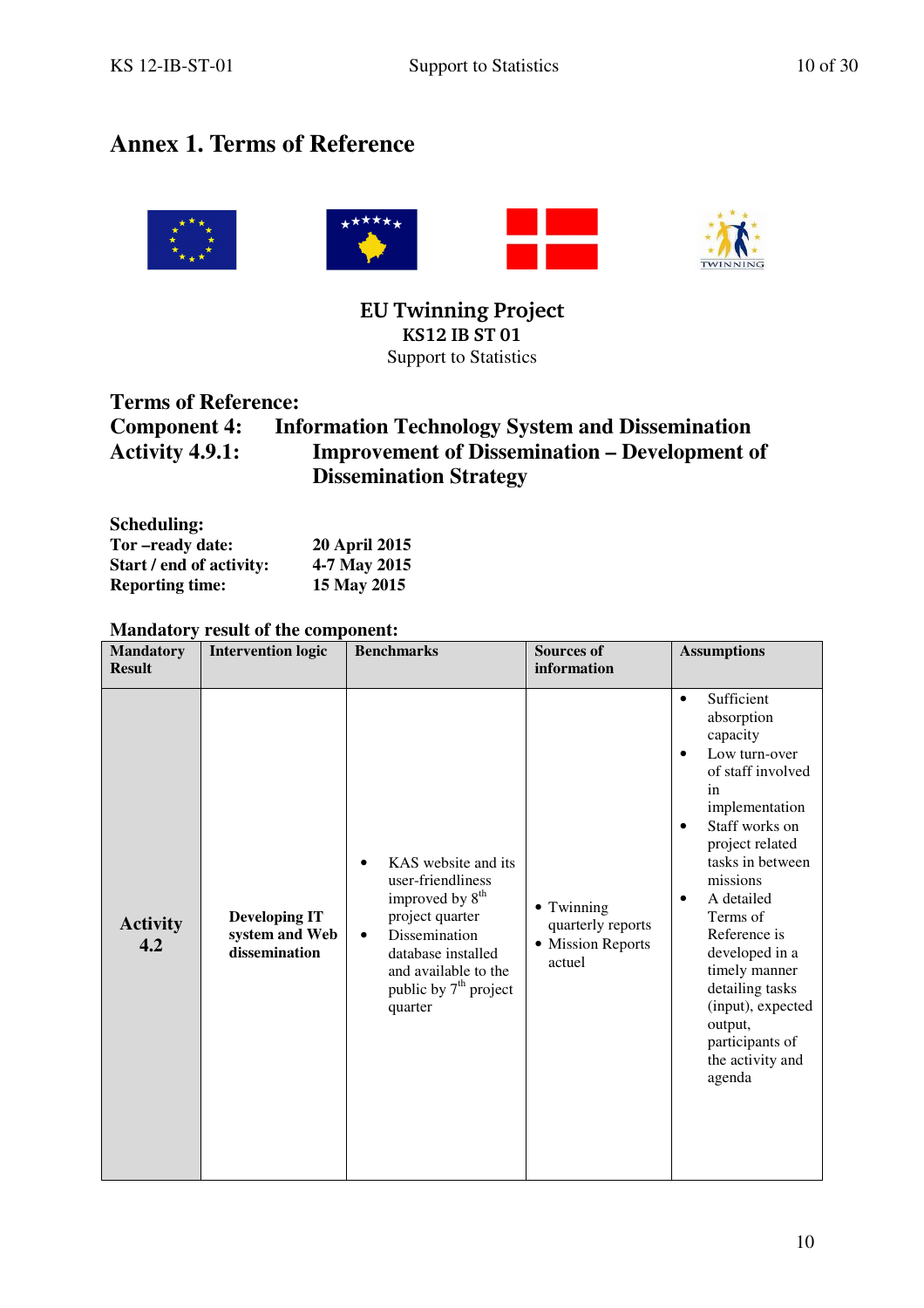#### **Subject / purpose of activity: 4.9.1 activity**

Developing a dissemination stategy for KAS

#### **Expected output of the 4.9.1 activity**

- Assesment of present dissemination at KAS
- Roadmap for developing a dissemination strategy

KAS program of official statistics 2013-2017 states that a dissemination policy including guidelines for design of tables and graphs and for the improvement of the website should be developed. Furthermore this has been discussed at a Twinning steering committee meeting. The question was raised by the chief executive and this activity was approved to be included in the Twinning programme.

In this first mission KAS will brief the MS experts on all dissemination activities and how they are managed at this stage.

The MS -experts will brief KAS staff on Statistics Denmark's dissemination policy and dissemination strategy. KAS and the MS representatives will generate a matrix of current KAS activities and Statistics Denmark's activities field of dissemination. The matrix will be used as tool to for developing a dissemination strategy. Furthermore MS-experts will brief KAS staff on relevant EU requirements for dissemination of statistics.

A roadmap for developing a dissemination strategy will be developed. Including description of new activities within KAS and also new missions needed. The roadmap should take into account the scarce ressources at KAS.

#### **KAS resources:**

- 1. Mrs. Hazbije Qeriqi, Communication Officer, KAS, hazbije.qeriqi@rks-gov.net
- 2. Ms. Drita Sylejmani, Dissemination Officer, KAS, drita.sylejmani@rks-gov.net
- 3. Ms. Shqipe Gashi, Dissemination Officer, KAS shqipe.gashi@rks-gov.net
- 4. Mr. Burim Limolli, Head of IT, KAS burim.limolli@rks-gov.net

#### **KAS Twinning team:**

Project Leader Mr. Ilir T. Berisha, Director of Economic Statistics and National Accounts, Ilir.T.Berisha@rks-gov.net

RTA Counterpart Ms.Teuta Zyberi, International Relations Officer, teuta.zyberi@rks-gov.net

#### **Member state resources:**

Ms Annegrete Wulff, Head of Division, Statistics Denmark, awu@dst.dk Mr. Jesper Ellemose Jensen, Chief Adviser, Statistics Denmark, jej@dst.dk

#### **Twinning ressources:**

Mr Per Knudsen, RTA, pkn@dst.dk Ms Nora Zogaj, RTA assistant, nzogaj@yahoo.com

#### **Background**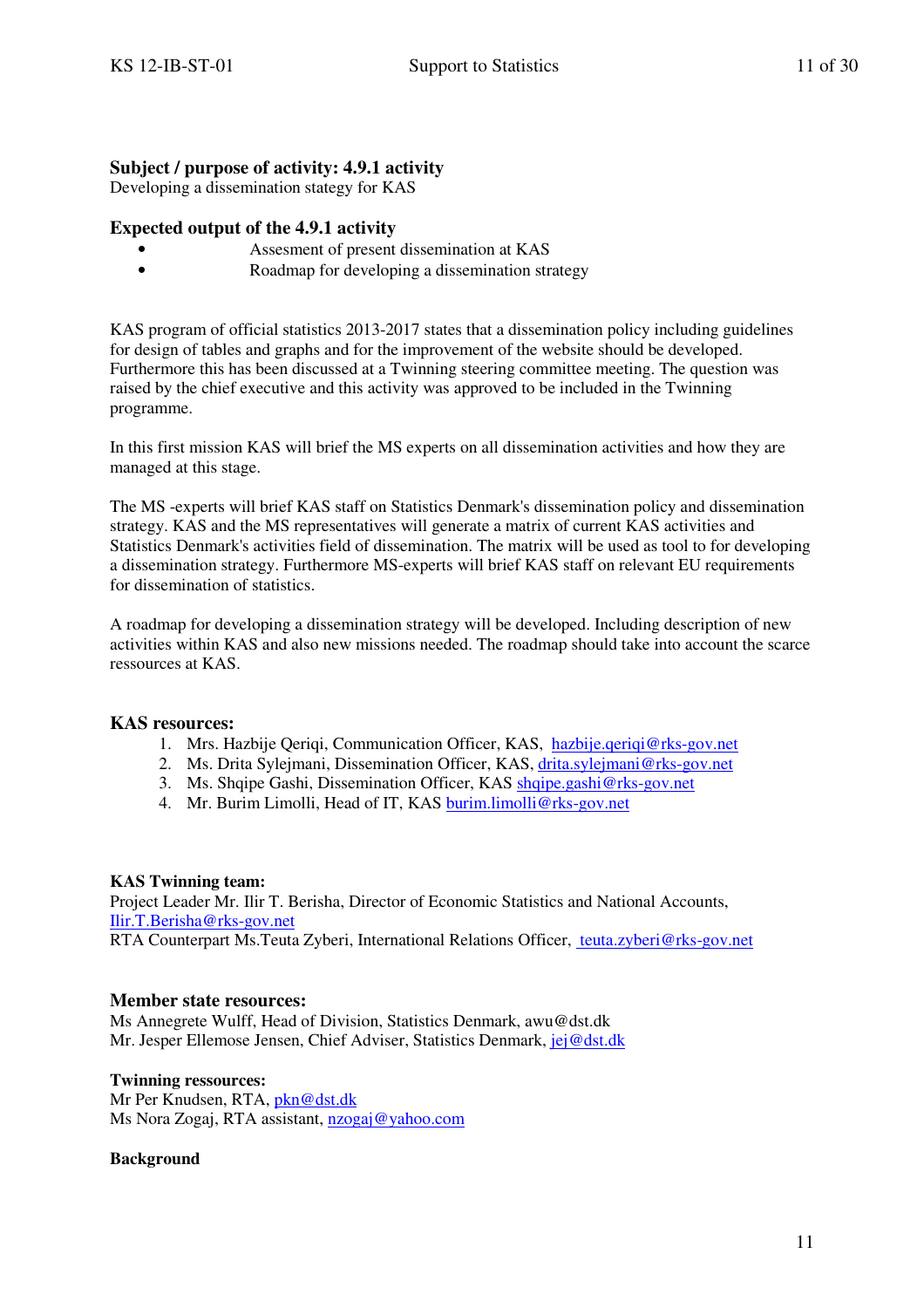In general the activities in component 4 will address the following issues:

- Improve web dissemination for selected statistics including improvement of KAS website to make it a more user-friendly and flexible dissemination tool;
- Develop guidelines for the design of tables and graphs, also to be applied for dissemination on the web;
- Develop a dissemination database, including more complete metadata covering different aspects related to data quality;
- Improve Direct user communication
- Introduce Dissemination CoP
- Develop a dissemination strategy

#### **Activities to be undertaken in preparation for the mission:**

List of attached documents

- Program of official statistics 2013 -2017
- Twinning Mission Reports, Component 4 (all available at dst.dk/Kosovo)

| <b>Day</b>     | <b>Place</b> | <b>Time</b>       | <b>Event</b>                                               |
|----------------|--------------|-------------------|------------------------------------------------------------|
|                |              |                   |                                                            |
| $\mathbf{1}$   | <b>KAS</b>   | 10:00             | Introductory remarks to this part of component 4           |
|                |              | 10:15             | KAS will brief the experts on the current state of         |
|                |              |                   | dissemination within KAS.                                  |
|                |              | 11:00             | Coffee                                                     |
|                |              | 11:15             | MS will brief KAS participants on Statistics Denmark's     |
|                |              |                   | dissemination strategy and dissemination activities.       |
|                |              |                   | What is a Strategy? and what is a Policy?                  |
|                |              |                   | Briefing by MS                                             |
|                |              | 12:00             | Lunch                                                      |
|                |              | 13:30             | <b>European Requirements:</b>                              |
|                |              |                   | European / Eurostat requirements to Dissemination based    |
|                |              |                   | on Code of Practice and Quality Assurance Framework        |
|                |              |                   | Briefing by MS                                             |
|                |              | 14:30             | Coffee                                                     |
|                |              | $15:00 -$         | Preparation of matrix / document showing KAS compliance    |
|                |              | 16:00             | with EU expectations in the area of dissemination          |
|                |              |                   | Work by BC                                                 |
|                |              |                   |                                                            |
| $\overline{2}$ | <b>KAS</b>   | $09:00-$<br>16:00 | <b>USERS:</b>                                              |
|                |              |                   | What does KAS know about its' present and future users?    |
|                |              |                   | Defining and understanding the needs of users?             |
|                |              |                   | Matrix of users, user needs and available products?        |
|                |              |                   | Making priorities among users/ user groups                 |
| 3              | <b>KAS</b>   | $09:00-$          |                                                            |
|                |              | 16:00             | <b>Conclusions and recommendations:</b>                    |
|                |              |                   | Discussions on how to develop a dissemination strategy for |
|                |              |                   | KAS – best way forward                                     |
|                |              |                   | Agreeing headlines for Strategy Document                   |
|                |              |                   | <b>Authors for Strategy Documents</b>                      |

## **Program, - May 2015**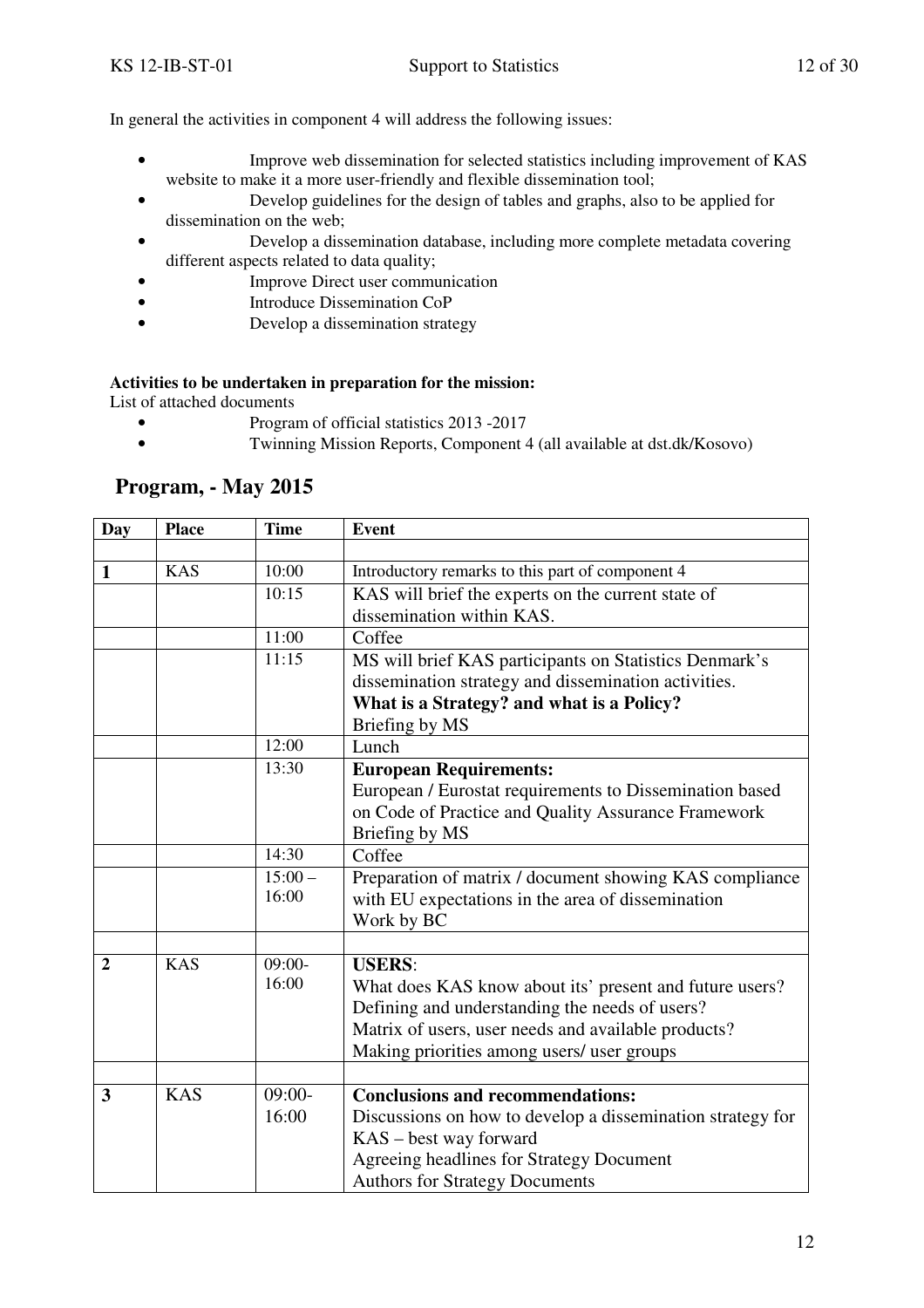|  | Procedures for Strategy Documents - approval       |
|--|----------------------------------------------------|
|  | Planning next mission                              |
|  | Report writing                                     |
|  | Debriefing: Experts, KAS Project Leader, Component |
|  | Leader, and RTA                                    |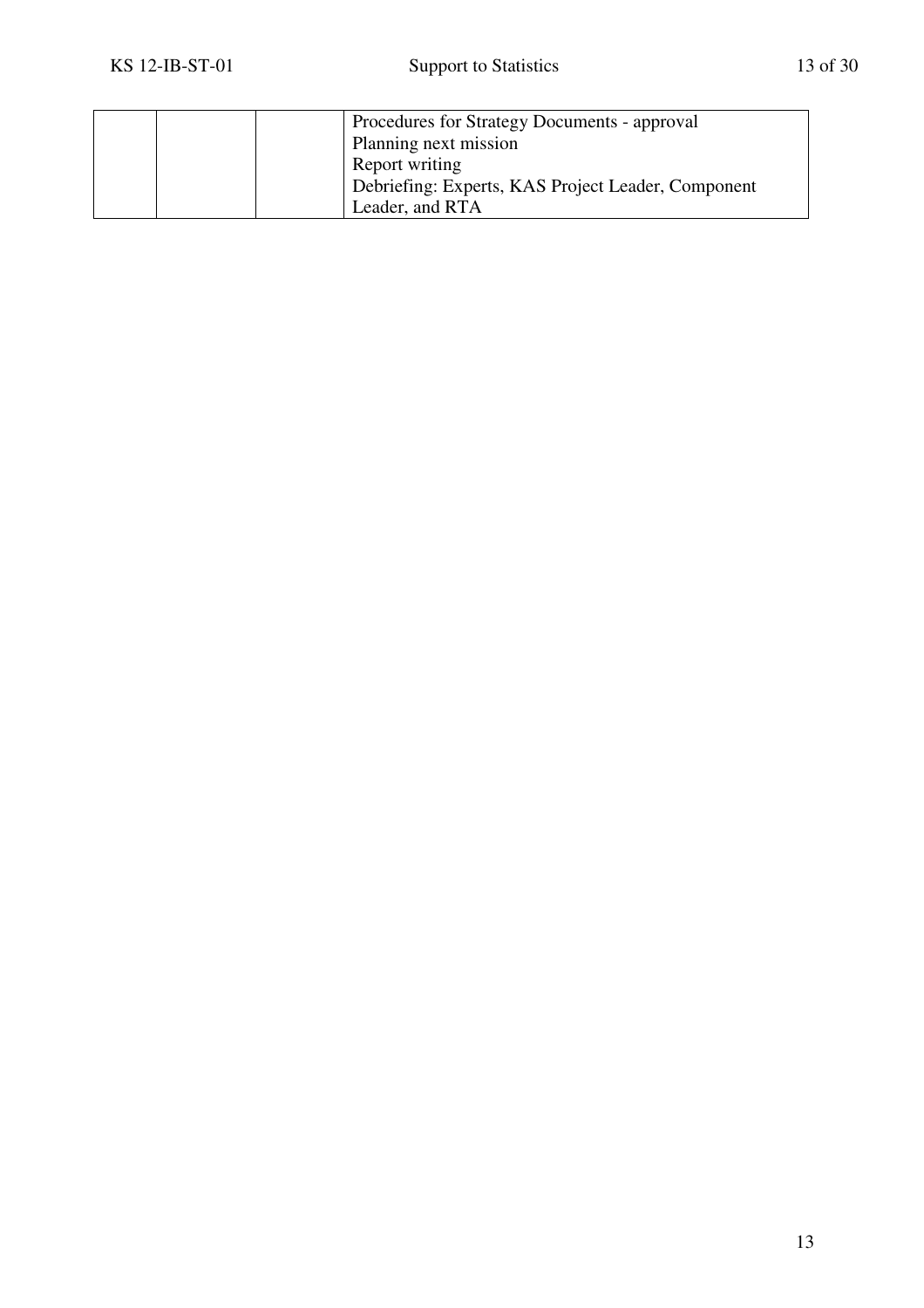# **Annex 2. Persons met**

# KAS:

| 1.      | Mr. Burim Limolli, Head of IT - Division, burim.limolli@rks-gov.net KAS            |
|---------|------------------------------------------------------------------------------------|
| 2.      | Mr. Idriz Shala, GIS expert, idriz.shala@rks-gov.net, KAS                          |
| 3.      | Mrs. Drita Sylejmani, Dissemination Officer, Drita.sylejmani@rks-gov.net.KAS       |
| 4.      | Mrs. Shqipe Gashi, Dissemination Officer, Shqipe, gashi@rks-gov.net, KAS           |
| 5.      | Mrs. Kumrije Begiri, Dissemination Officer, kumrije begiri@rks-gov.net, KAS        |
| 6.      | Mr. Bekim Canolli, Head of Methodology, Bekim.canolli@rks-gov.net                  |
| 7.      | Mr. Haki Kurti, Head of Environment, haki.kurti@rks-gov.net                        |
| 8.      | Mr. Hydai Morina, Officer for SILC, hyday.morina@rks-gov.net                       |
| 9.      | Mrs. Bedrije Demaj, Officer for LFS, Bedrije.demaj@rks-gov.net                     |
| 10.     | Mrs. Flutura Shosholli, Officer for environment statistics. Flutura.shosholli@rks- |
| gov.net |                                                                                    |
| 11.     | Mrs. Hazbije Qeriqi, Outreach & Communication Officer, hazbije.qeriqi@rks-         |
| gov.net |                                                                                    |

RTA Team: Per Knudsen, RTA Agim Aliu, Interpreter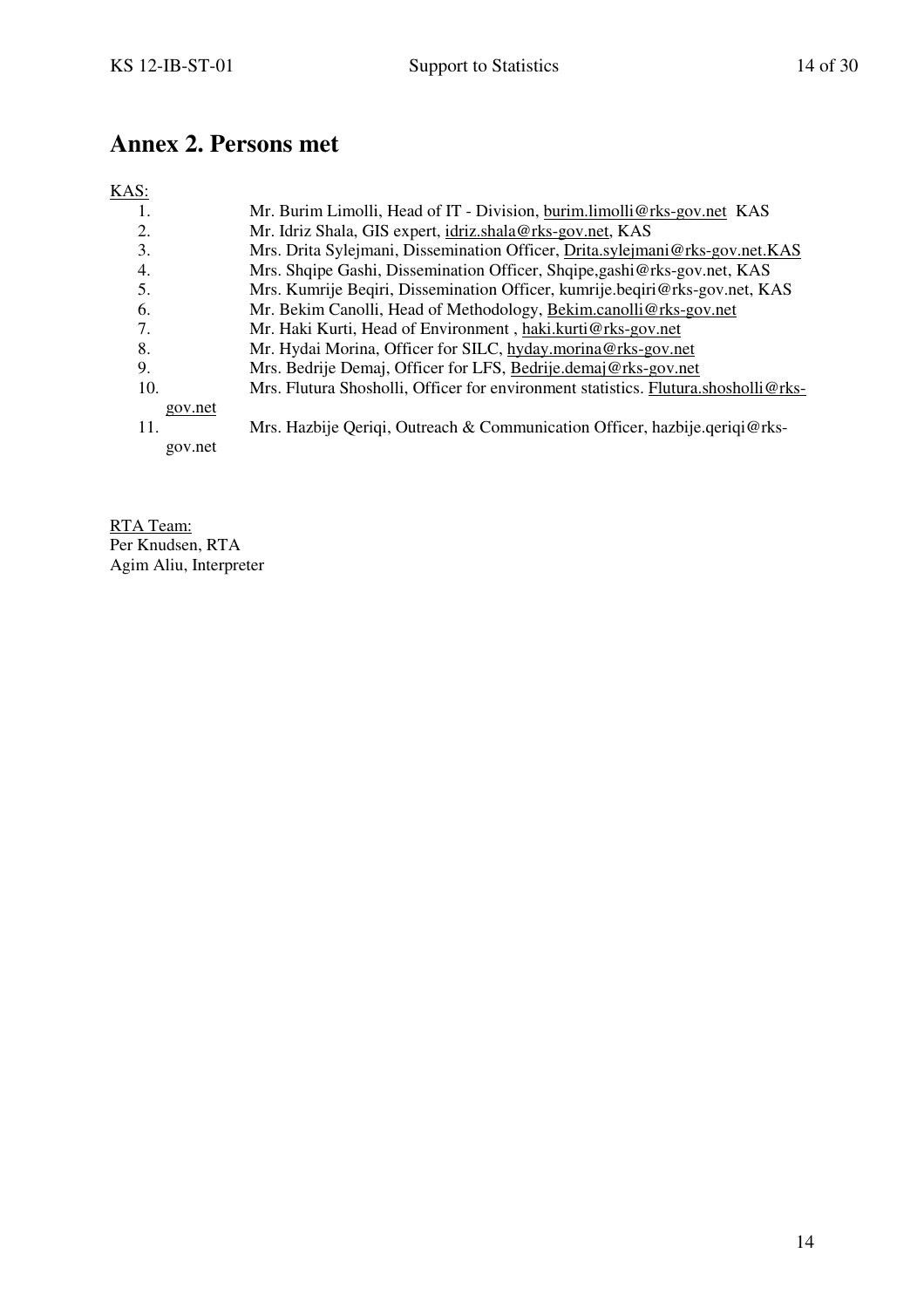# **Annex 3 – Matrix of CoP expecations**

| <b>Principle:</b>                                                                      | Why we are<br>compliant?                         | Why we are not<br>compliant?                                                                                                                                                             | <b>Steps that can</b><br>make us more |
|----------------------------------------------------------------------------------------|--------------------------------------------------|------------------------------------------------------------------------------------------------------------------------------------------------------------------------------------------|---------------------------------------|
|                                                                                        |                                                  |                                                                                                                                                                                          | compliant                             |
| users are treated equitably                                                            | <b>Principle 6: Impartiality and objectivity</b> | Statistical authorities develop, produce and disseminate European Statistics respecting<br>scientific independence and in an objective, professional and transparent manner in which all |                                       |
| considerations.                                                                        |                                                  | Indicator 6.1: Statistics are compiled on an objective basis determined by statistical                                                                                                   |                                       |
|                                                                                        |                                                  |                                                                                                                                                                                          |                                       |
|                                                                                        |                                                  | Indicator 6.2: Choices of sources and statistical methods as well as decisions about the<br>dissemination of statistics are informed by statistical considerations.                      |                                       |
|                                                                                        |                                                  |                                                                                                                                                                                          |                                       |
| possible date and publicised.                                                          |                                                  | Indicator 6.3: Errors discovered in published statistics are corrected at the earliest                                                                                                   |                                       |
|                                                                                        |                                                  |                                                                                                                                                                                          |                                       |
|                                                                                        |                                                  | Indicator 6.4: Information on the methods and procedures used is publicly available                                                                                                      |                                       |
|                                                                                        |                                                  |                                                                                                                                                                                          |                                       |
|                                                                                        |                                                  | Indicator 6.5: Statistical release dates and times are pre-announced.                                                                                                                    |                                       |
|                                                                                        |                                                  |                                                                                                                                                                                          |                                       |
| Indicator 6.6: Advance notice is given on major revisions or changes in methodologies. |                                                  |                                                                                                                                                                                          |                                       |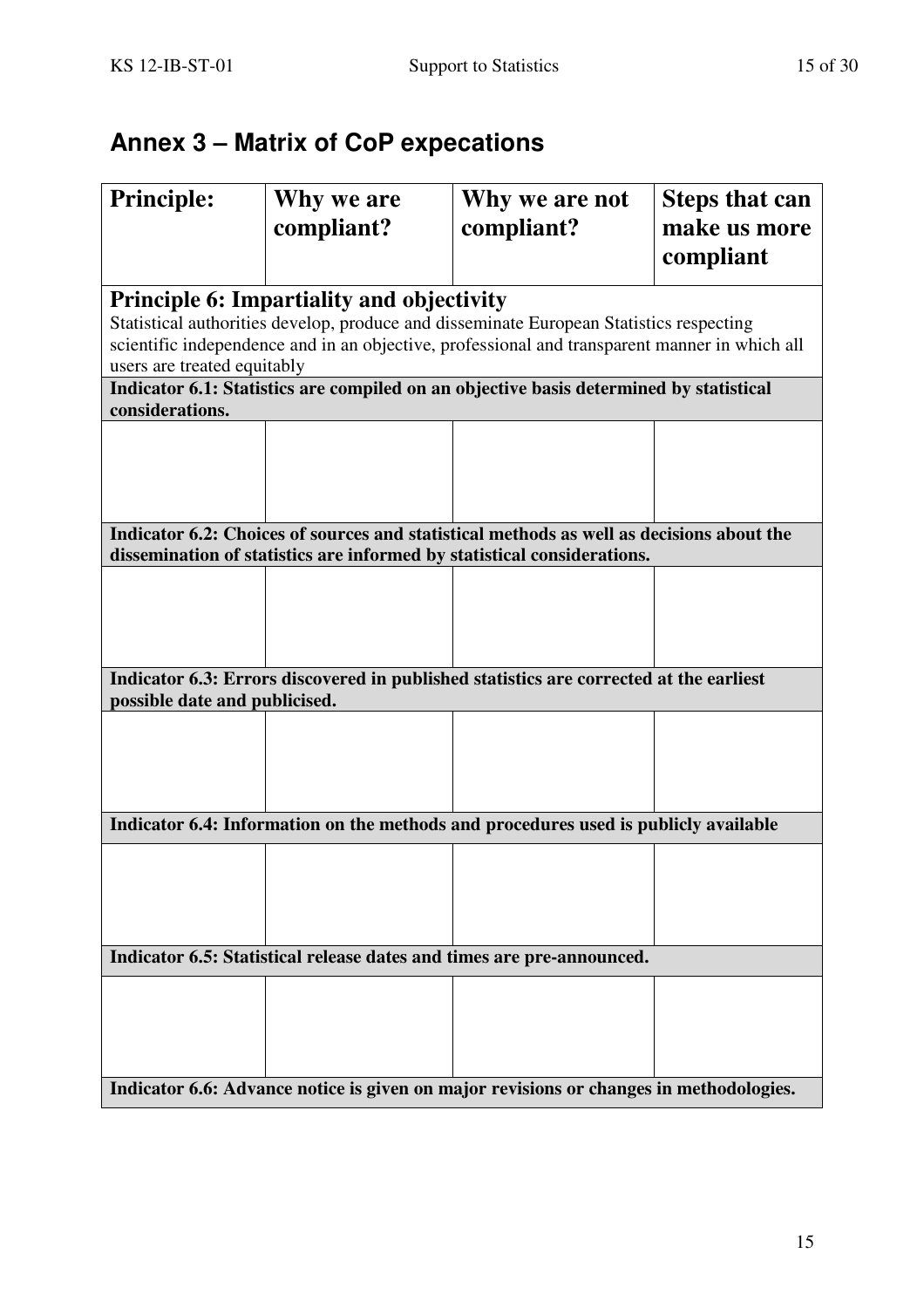|                   |                                                      | Indicator 6.7: All users have equal access to statistical releases at the same time. Any    |  |
|-------------------|------------------------------------------------------|---------------------------------------------------------------------------------------------|--|
|                   |                                                      | privileged pre-release access to any outside user is limited, controlled and publicised. In |  |
|                   | the event that leaks occur, pre-release arrangements |                                                                                             |  |
|                   |                                                      |                                                                                             |  |
|                   |                                                      |                                                                                             |  |
|                   |                                                      |                                                                                             |  |
|                   |                                                      |                                                                                             |  |
|                   |                                                      |                                                                                             |  |
|                   |                                                      | Indicator 6.8: Statistical releases and statements made in press conferences are objective  |  |
| and non-partisan. |                                                      |                                                                                             |  |
|                   |                                                      |                                                                                             |  |
|                   |                                                      |                                                                                             |  |
|                   |                                                      |                                                                                             |  |
|                   |                                                      |                                                                                             |  |
|                   |                                                      |                                                                                             |  |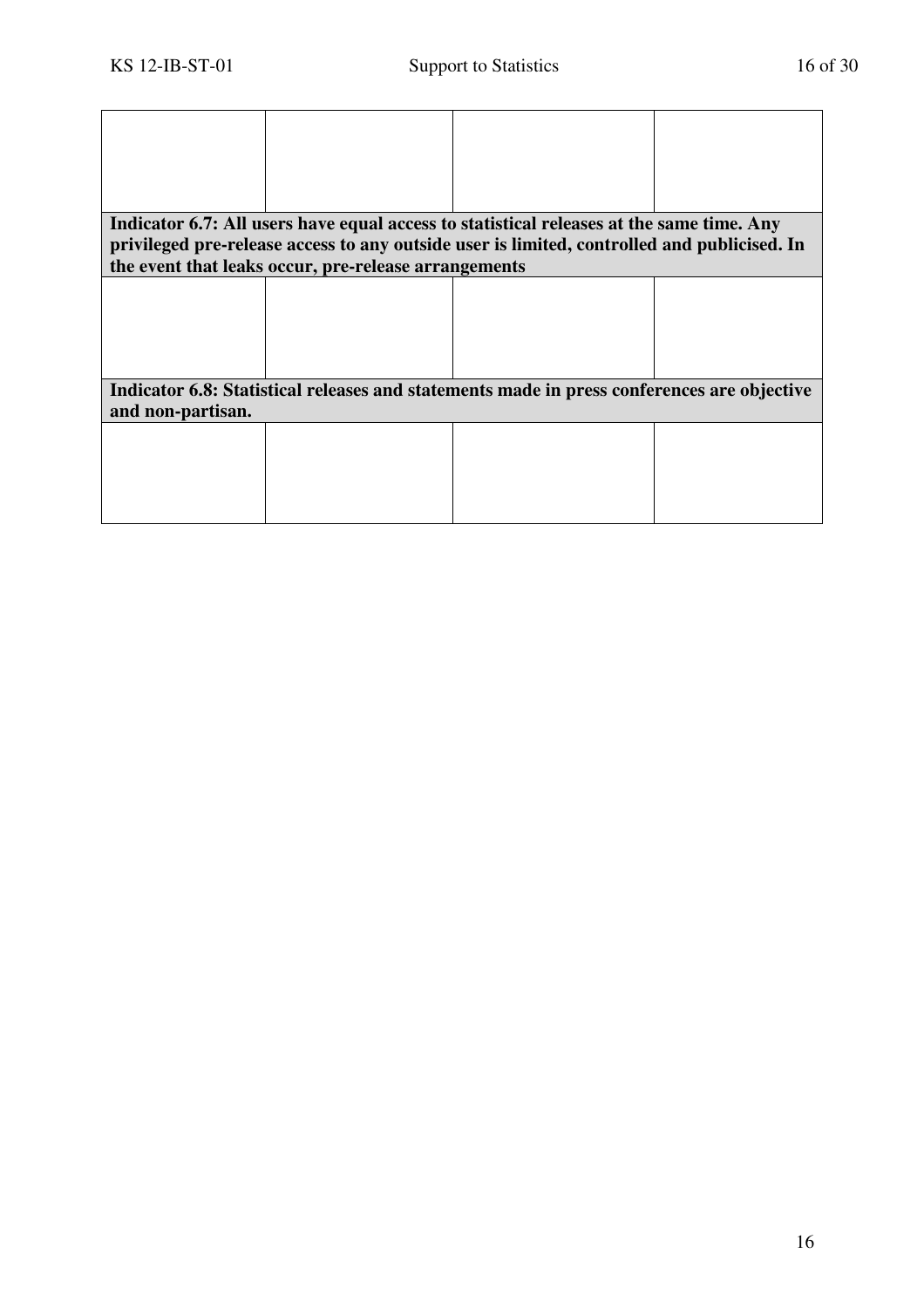| <b>Principle 11: Relevance</b><br>European Statistics meet the needs of users.                                                                                                                           |  |  |  |  |
|----------------------------------------------------------------------------------------------------------------------------------------------------------------------------------------------------------|--|--|--|--|
| <b>Indicator 11.1:</b><br>Processes are in place to consult users, monitor the relevance and utility of existing<br>statistics in meeting their needs, and consider their emerging needs and priorities. |  |  |  |  |
| 1. Legislation on user<br>consultation                                                                                                                                                                   |  |  |  |  |
| 2. Users' consultation<br>activities                                                                                                                                                                     |  |  |  |  |
| 3. Analysis of the data on<br>the use of statistics                                                                                                                                                      |  |  |  |  |
| 4. A classification of<br>users.                                                                                                                                                                         |  |  |  |  |
| 5. A list of key users<br>and their data uses                                                                                                                                                            |  |  |  |  |
| 6. Users' consultation<br>procedures                                                                                                                                                                     |  |  |  |  |
| 7. Relevance<br>measurement and<br>assessment                                                                                                                                                            |  |  |  |  |
| <b>Indicator 11.2:</b><br>Priority needs are being met and reflected in the work programme.                                                                                                              |  |  |  |  |
| 1. Work programme<br>priorities                                                                                                                                                                          |  |  |  |  |
| 2. Strategic goals and<br>programme plans                                                                                                                                                                |  |  |  |  |
| 3. Agreements with<br>most important users                                                                                                                                                               |  |  |  |  |
| 4. Evaluation of the<br>work programme                                                                                                                                                                   |  |  |  |  |
| <b>Indicator 11.3:</b><br>User satisfaction is monitored on a regular basis and is systematically followed up                                                                                            |  |  |  |  |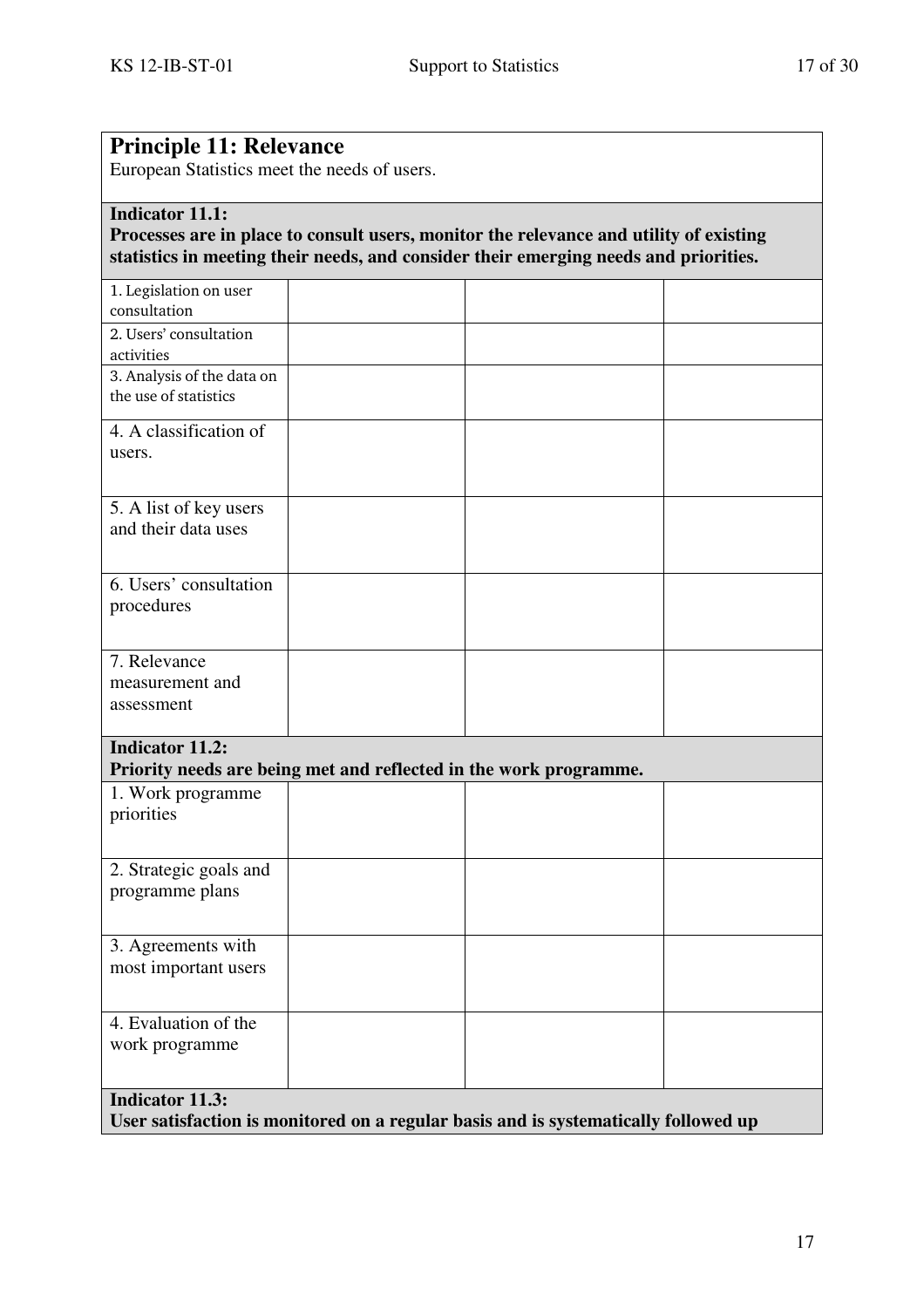| 1. User satisfaction<br>surveys                                            |  |  |
|----------------------------------------------------------------------------|--|--|
| 2. Improvement<br>actions arising from<br>the user satisfaction<br>surveys |  |  |
| 3. Assessment of<br>satisfaction of key<br>users                           |  |  |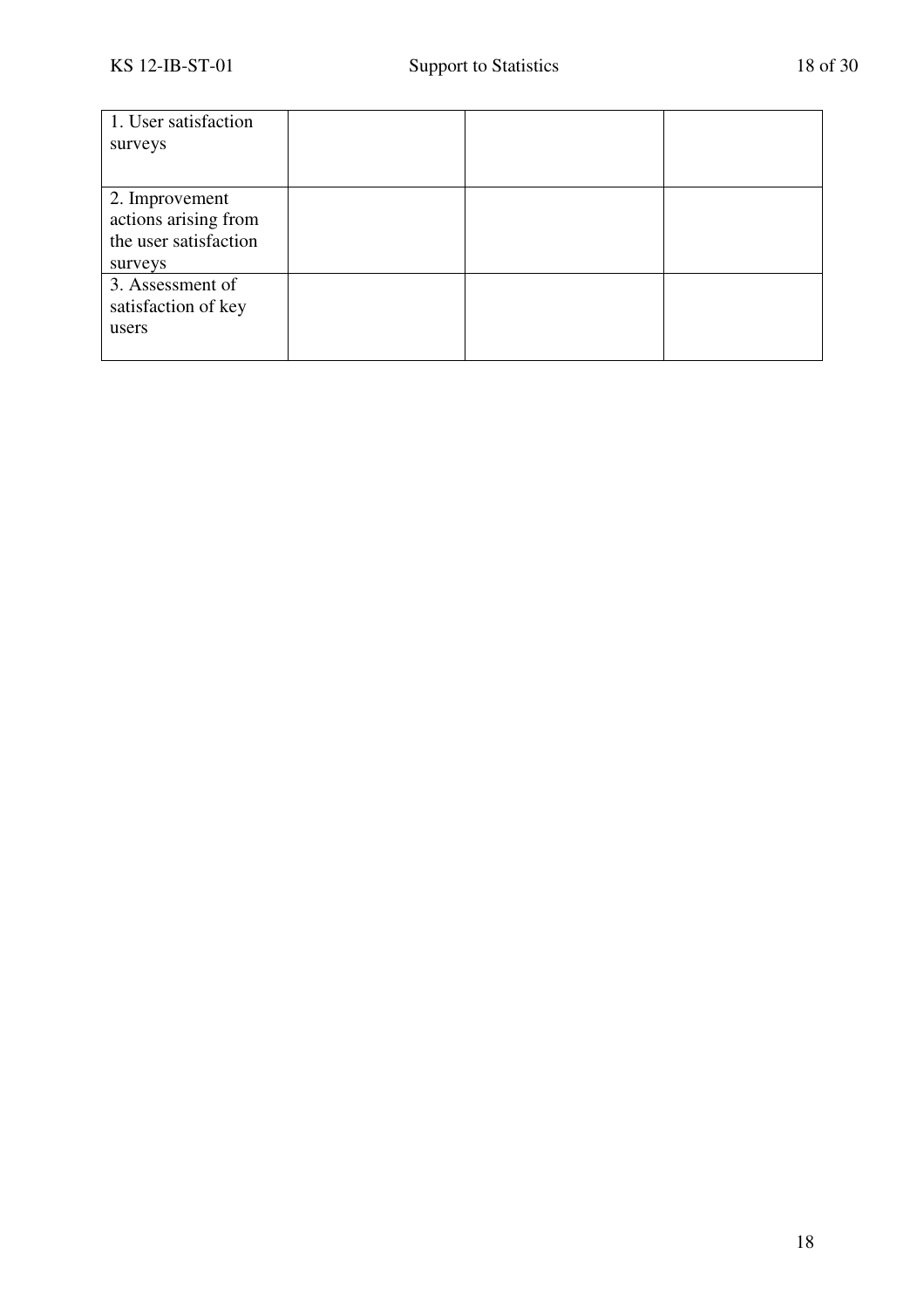| <b>Principle 12: Accuracy and Reliability</b>                                                                                |  |                                                                                    |  |  |
|------------------------------------------------------------------------------------------------------------------------------|--|------------------------------------------------------------------------------------|--|--|
| <b>Indicator 12.1:</b><br>Source data, intermediate results and statistical outputs are regularly assessed and<br>validated. |  |                                                                                    |  |  |
| 1. Systems for<br>assessing and validation<br>data                                                                           |  |                                                                                    |  |  |
| 2. Procedures and<br>guidelines for data<br>quality assessment                                                               |  |                                                                                    |  |  |
| 3. Comparison of<br>results with other<br>sources                                                                            |  |                                                                                    |  |  |
| <b>Indicator 12.2:</b><br>according to the European standards.                                                               |  | Sampling errors and non-sampling errors are measured and systematically documented |  |  |
| 1. Procedures and<br>guidelines to measure<br>and reduce errors.                                                             |  |                                                                                    |  |  |
| 2. Quality reporting on<br>accuracy.                                                                                         |  |                                                                                    |  |  |
| 3. ESS<br>recommendations on<br>quality reporting.                                                                           |  |                                                                                    |  |  |
| 4. Methods and tools<br>for preventing and<br>reducing errors.                                                               |  |                                                                                    |  |  |
| <b>Indicator 12.3:</b>                                                                                                       |  | Revisions are regularly analyzed in order to improve statistical processes.        |  |  |
| 1. A Revision Policy.                                                                                                        |  |                                                                                    |  |  |
| 2. Explanations on<br>revisions.                                                                                             |  |                                                                                    |  |  |
| 3. Compliance of the<br>Revision Policy with<br>standard procedures.                                                         |  |                                                                                    |  |  |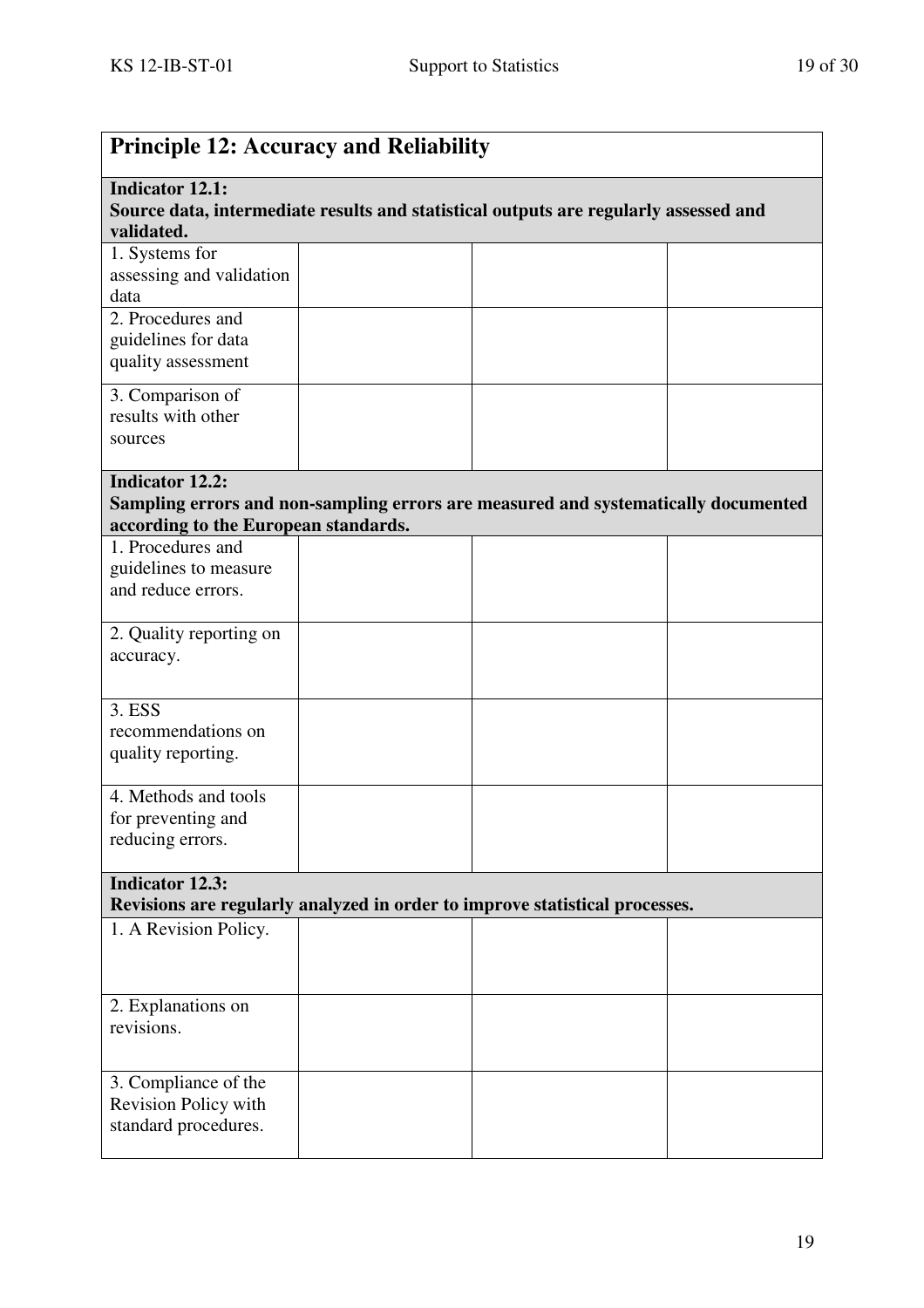| 4. Information on the |  |  |
|-----------------------|--|--|
| size and direction of |  |  |
| revisions for key     |  |  |
| indicators.           |  |  |
|                       |  |  |
| 5. Use of analysis of |  |  |
| revisions.            |  |  |
|                       |  |  |
|                       |  |  |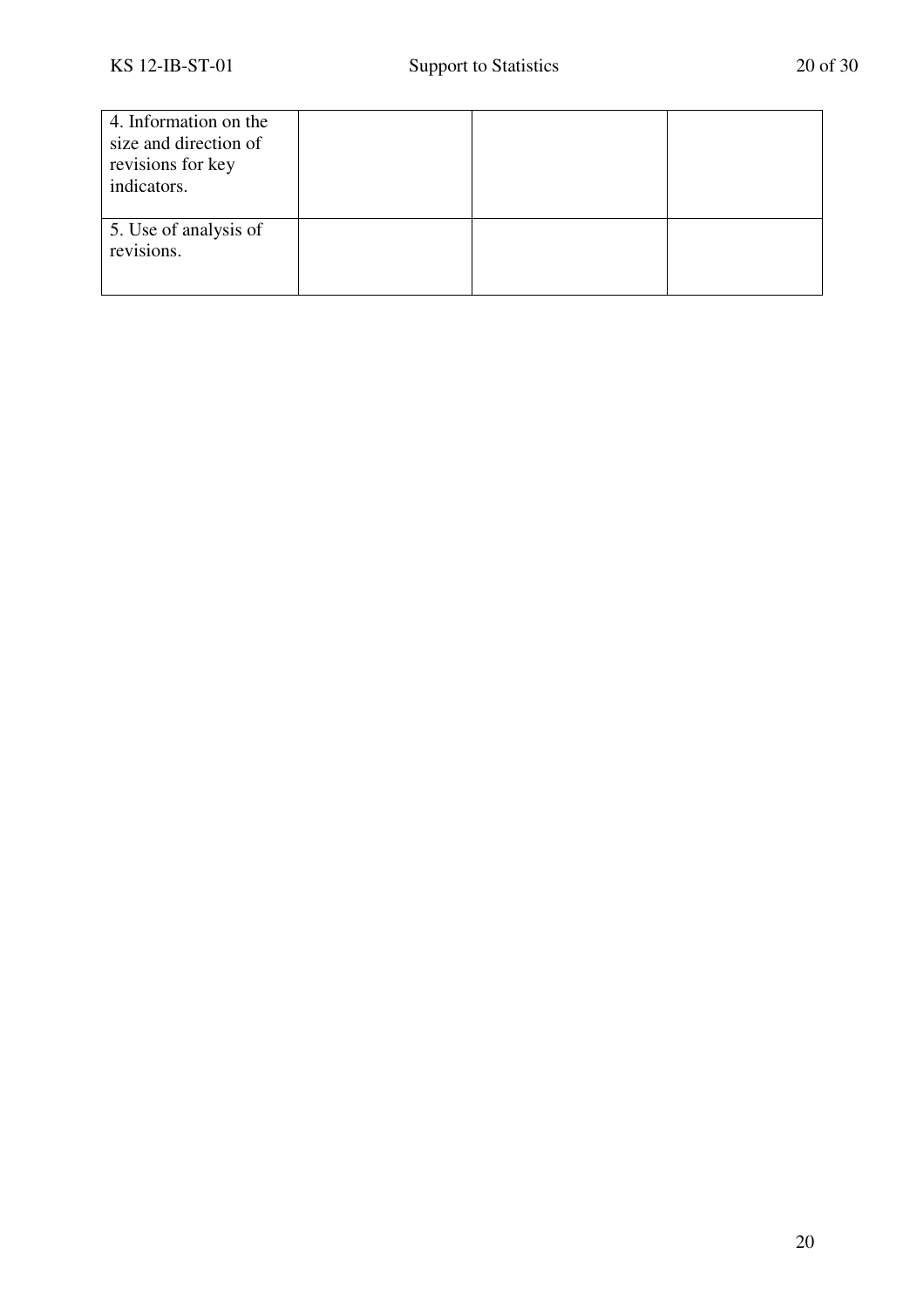| <b>Principle 13: Timeliness and Punctuality</b>                                                                                              |  |                                                                              |  |
|----------------------------------------------------------------------------------------------------------------------------------------------|--|------------------------------------------------------------------------------|--|
| <b>Indicator 13.1:</b><br>Timeliness meets European and other international release standards                                                |  |                                                                              |  |
| 1. Compliance with<br>international standards<br>on timeliness                                                                               |  |                                                                              |  |
| 2. Publication of a<br>release calendar.                                                                                                     |  |                                                                              |  |
| 3. A procedure to<br>monitor and follow-up<br>divergences from<br>timeliness targets.                                                        |  |                                                                              |  |
| 4. Quality indicator(s)<br>on timeliness.                                                                                                    |  |                                                                              |  |
| 5. Analysis and<br>assessment of quality<br>indicator(s) on<br>timeliness                                                                    |  |                                                                              |  |
| <b>Indicator 13.2:</b>                                                                                                                       |  | A standard daily time for the release of European Statistics is made public. |  |
| 1. A release policy.                                                                                                                         |  |                                                                              |  |
| 2. Publication at a<br>standard daily time                                                                                                   |  |                                                                              |  |
| <b>Indicator 13.3:</b><br>The periodicity of statistics takes into account user requirements as much as possible                             |  |                                                                              |  |
| 1. Consultation of users<br>on periodicity.                                                                                                  |  |                                                                              |  |
| <b>Indicator 13.4:</b><br>Divergence from the dissemination time schedule is publicized in advance, explained and<br>a new release date set. |  |                                                                              |  |
| 1. Publication of a<br>release calendar.                                                                                                     |  |                                                                              |  |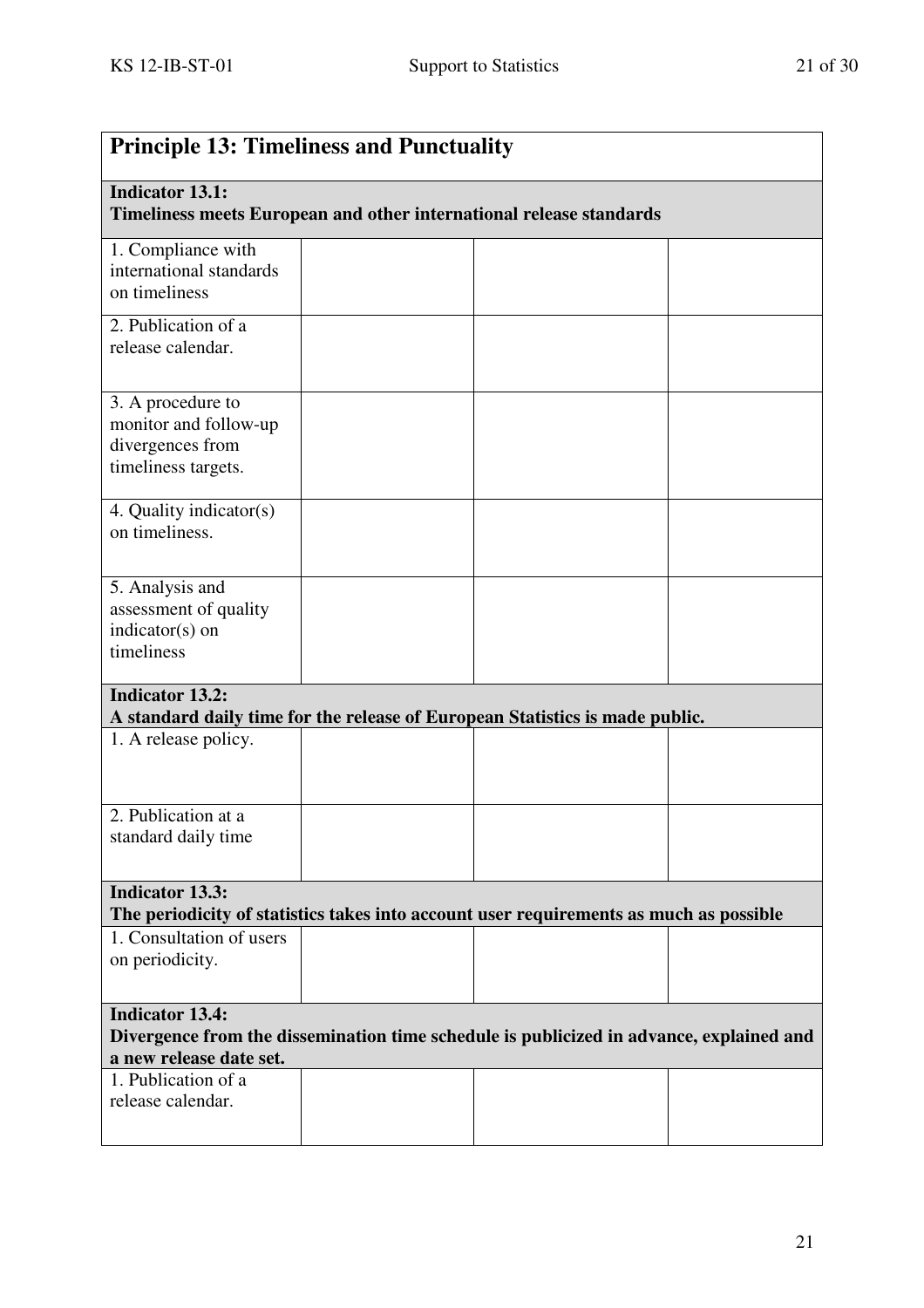| 2. A procedure to<br>monitor and assess<br>punctuality                                                                               |  |  |  |  |
|--------------------------------------------------------------------------------------------------------------------------------------|--|--|--|--|
| 3. Publication of<br>divergences from the<br>pre-announced time, the<br>reasons for divergence<br>and a new release time.            |  |  |  |  |
| 4. A procedure to<br>calculate, monitor and<br>disseminate quality<br>indicators on<br>punctuality.                                  |  |  |  |  |
| <b>Indicator 13.5:</b><br>Preliminary results of acceptable aggregate accuracy can be released when considered<br>useful.            |  |  |  |  |
| 1. Review of the<br>possibility of<br>disseminating<br>preliminary results.                                                          |  |  |  |  |
| 2. Reporting of the<br>quality of preliminary<br>results                                                                             |  |  |  |  |
| 3. A policy for<br>scheduled revisions                                                                                               |  |  |  |  |
| <b>Principle 14: Coherence and Comparability</b>                                                                                     |  |  |  |  |
| <b>Indicator 14.1:</b><br>Statistics are internally coherent and consistent (i.e. arithmetic and accounting identities<br>observed). |  |  |  |  |
| 1. Procedures and<br>guidelines to monitor<br>internal coherence.                                                                    |  |  |  |  |
| 2. Procedures and<br>guidelines to ensure<br>combination of outputs<br>from complementary<br>sources.                                |  |  |  |  |
| <b>Indicator 14.2:</b><br>Statistics are comparable over a reasonable period of time.                                                |  |  |  |  |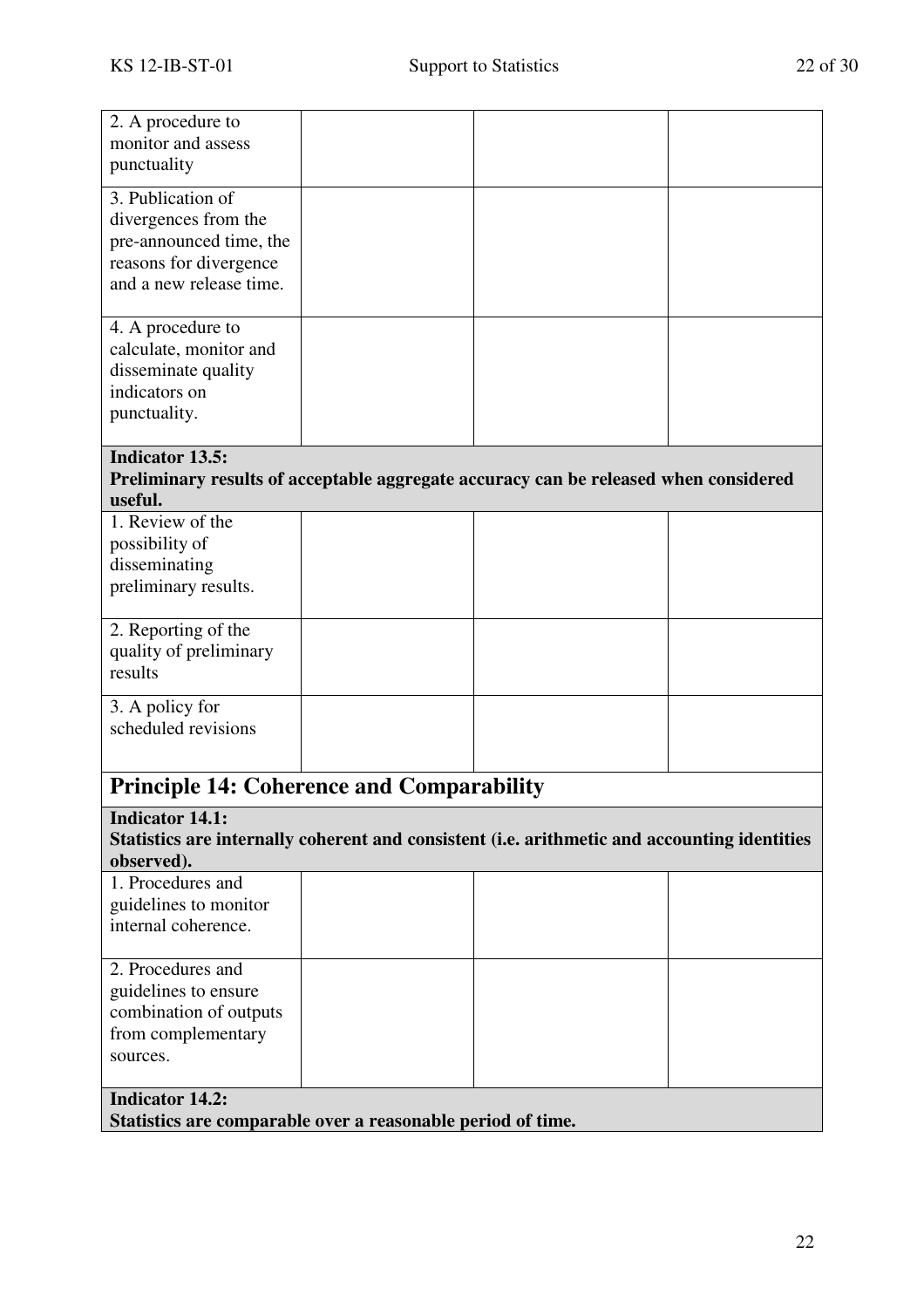| 1. Changes to concepts.                                                                                                                                                                                                                                                                                                                |                                                                                 |                                                                                                                                                                |  |  |
|----------------------------------------------------------------------------------------------------------------------------------------------------------------------------------------------------------------------------------------------------------------------------------------------------------------------------------------|---------------------------------------------------------------------------------|----------------------------------------------------------------------------------------------------------------------------------------------------------------|--|--|
| 2. Identification and<br>measurement of<br>changes in methods.                                                                                                                                                                                                                                                                         |                                                                                 |                                                                                                                                                                |  |  |
| 3. Publication and<br>explanation of breaks in<br>time series.                                                                                                                                                                                                                                                                         |                                                                                 |                                                                                                                                                                |  |  |
| <b>Indicator 14.3:</b>                                                                                                                                                                                                                                                                                                                 |                                                                                 | Statistics are compiled on the basis of common standards with respect to scope,<br>definitions, units and classifications in the different surveys and sources |  |  |
| 1. A mechanism to<br>promote coherence and<br>consistency                                                                                                                                                                                                                                                                              |                                                                                 |                                                                                                                                                                |  |  |
| 2. Assessment of<br>compliance with<br>standards.                                                                                                                                                                                                                                                                                      |                                                                                 |                                                                                                                                                                |  |  |
| 3. Explanation of<br>deviations from<br>standards                                                                                                                                                                                                                                                                                      |                                                                                 |                                                                                                                                                                |  |  |
| <b>Indicator 14.4:</b><br>reconciled                                                                                                                                                                                                                                                                                                   | Statistics from different sources and of different periodicity are compared and |                                                                                                                                                                |  |  |
| 1. Comparison of<br>statistical output with<br>related data                                                                                                                                                                                                                                                                            |                                                                                 |                                                                                                                                                                |  |  |
| 2. Identification and<br>explanation of<br>divergences                                                                                                                                                                                                                                                                                 |                                                                                 |                                                                                                                                                                |  |  |
| 3. Reconciliation of<br>statistical outputs                                                                                                                                                                                                                                                                                            |                                                                                 |                                                                                                                                                                |  |  |
| <b>Indicator 14.5:</b><br>Cross-national comparability of the data is ensured within the European Statistical<br>System through periodical exchanges between the European Statistical System and<br>other statistical systems. Methodological studies are carried out in close co-operation<br>between the Member States and Eurostat. |                                                                                 |                                                                                                                                                                |  |  |
| 1. Institutionalization of<br>assessment of<br>comparability                                                                                                                                                                                                                                                                           |                                                                                 |                                                                                                                                                                |  |  |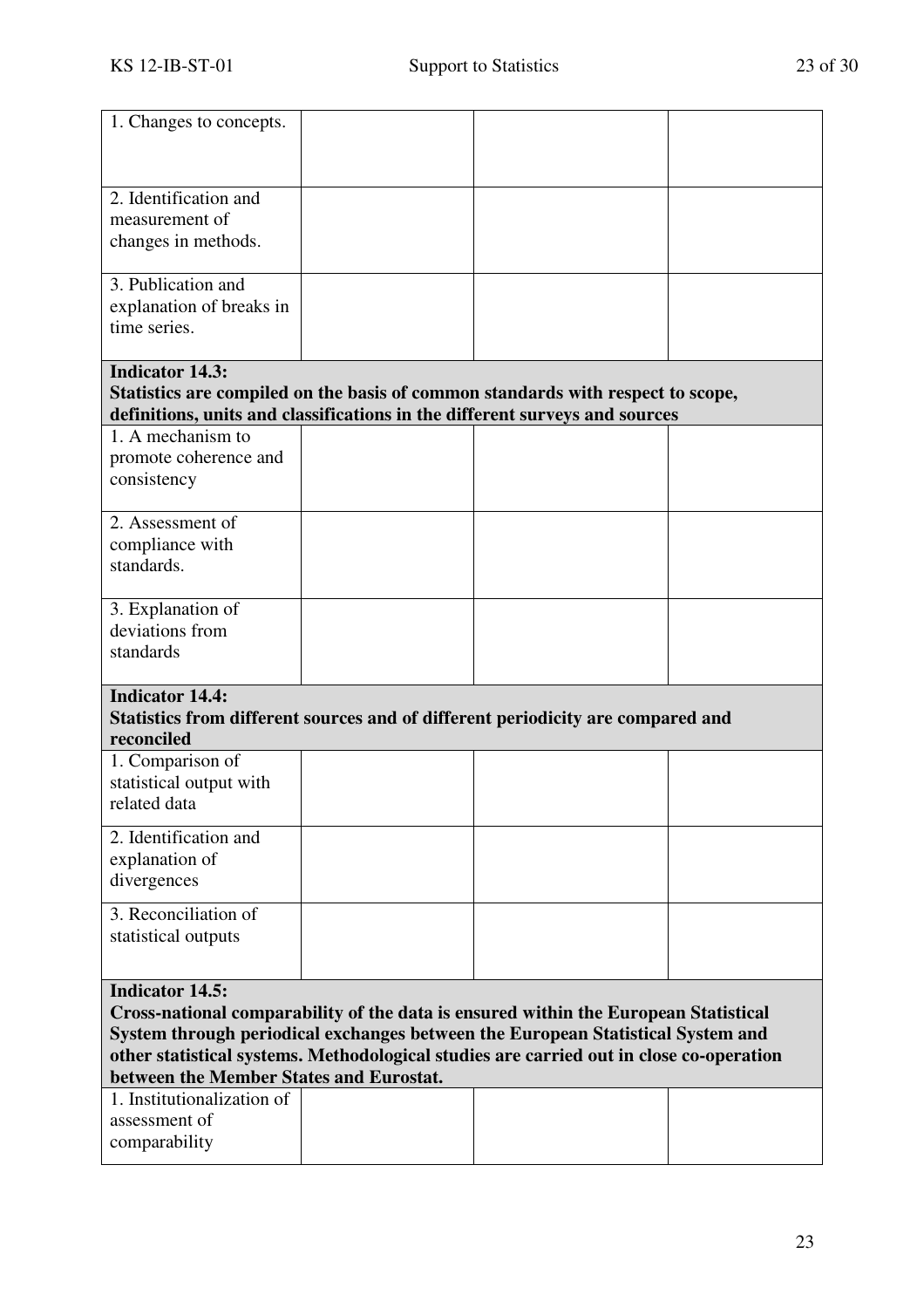| 2. Collaboration in<br>methodological studies                                    |  |  |
|----------------------------------------------------------------------------------|--|--|
| 3. Assessment by<br>Eurostat of the<br>comparability of data.                    |  |  |
| 4. Analysis of<br>asymmetries                                                    |  |  |
| 5. Identification and<br>corrections of<br>discrepancies in mirror<br>statistics |  |  |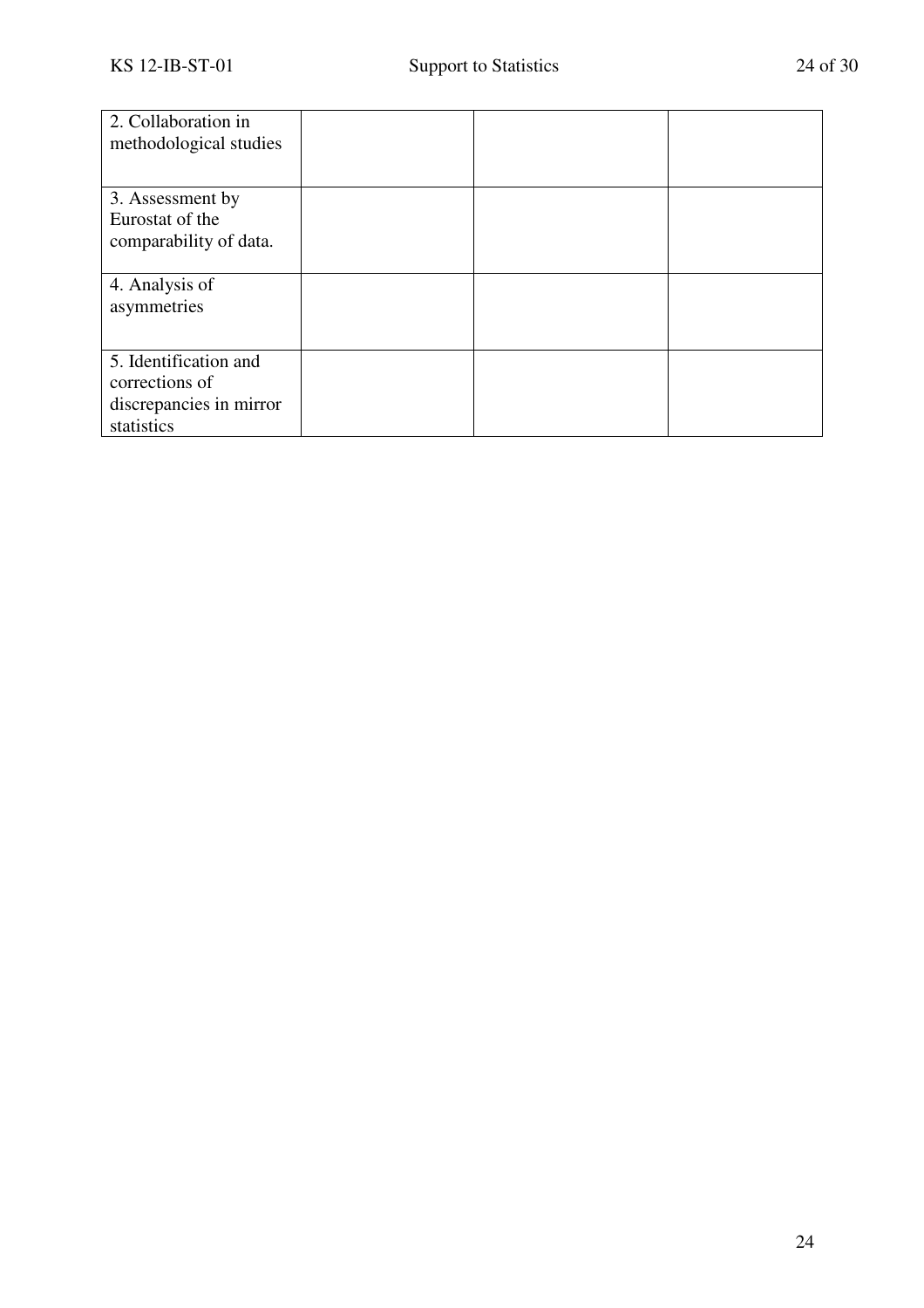| <b>Principle 15: Accessibility and Clarity.</b>                                                                                                                                 |  |                                                                                    |  |  |
|---------------------------------------------------------------------------------------------------------------------------------------------------------------------------------|--|------------------------------------------------------------------------------------|--|--|
| <b>Indicator 15.1:</b><br>Statistics and the corresponding metadata are presented, and archived, in a form that<br>facilitates proper interpretation and meaningful comparisons |  |                                                                                    |  |  |
| 1. A Dissemination<br>Policy                                                                                                                                                    |  |                                                                                    |  |  |
| 2. Consultations of<br>users about<br>dissemination                                                                                                                             |  |                                                                                    |  |  |
| 3. Training courses for<br>writing interpretations<br>and press releases                                                                                                        |  |                                                                                    |  |  |
| 4. A policy for<br>archiving statistics and<br>metadata                                                                                                                         |  |                                                                                    |  |  |
| 5. Comparisons<br>included in<br>publications                                                                                                                                   |  |                                                                                    |  |  |
| <b>Indicator 15.2:</b><br>appropriate, traditional hard copy.                                                                                                                   |  | Dissemination services use modern information and communication technology and, if |  |  |
| 1. Website and<br>statistical databases'<br>conformity with<br>universal guidelines.                                                                                            |  |                                                                                    |  |  |
| 2. Website, statistical<br>data bases and self-<br>tabulation                                                                                                                   |  |                                                                                    |  |  |
| 3. An information<br>service/call center<br>service                                                                                                                             |  |                                                                                    |  |  |
| 4. A publication<br>catalogue.                                                                                                                                                  |  |                                                                                    |  |  |
| 5. Facilitation re-<br>dissemination.                                                                                                                                           |  |                                                                                    |  |  |
| 6. Consideration of<br>various forms of<br>dissemination                                                                                                                        |  |                                                                                    |  |  |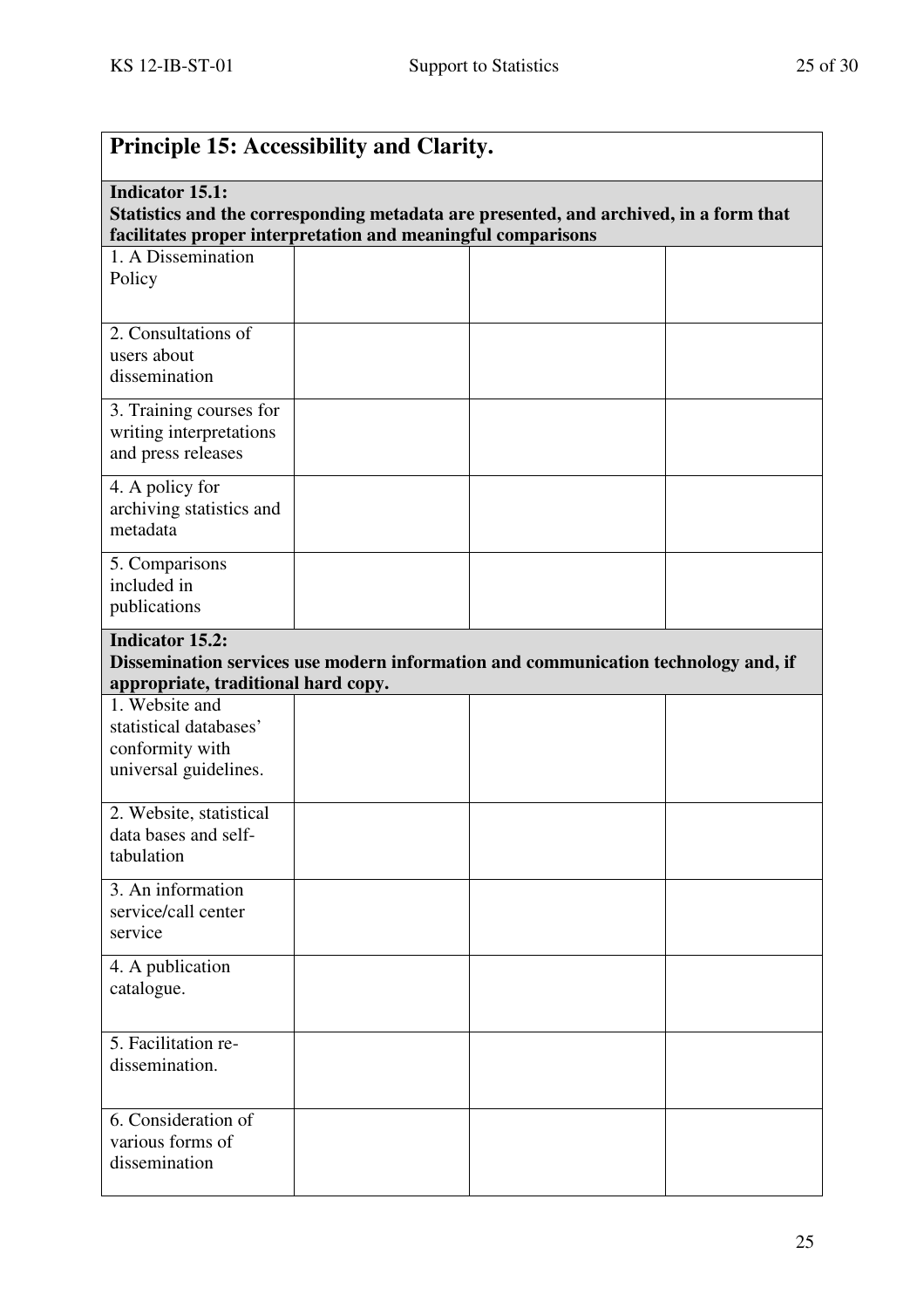| <b>Indicator 15.3:</b><br>Custom-designed analyses are provided when feasible and the public is informed. |  |                                                                                          |  |
|-----------------------------------------------------------------------------------------------------------|--|------------------------------------------------------------------------------------------|--|
| 1. Communication<br>about the possibility                                                                 |  |                                                                                          |  |
| and terms of custom-                                                                                      |  |                                                                                          |  |
| designed analyses.                                                                                        |  |                                                                                          |  |
|                                                                                                           |  |                                                                                          |  |
| 2. Provision of custom-                                                                                   |  |                                                                                          |  |
| designed outputs.                                                                                         |  |                                                                                          |  |
| 3. Publication of                                                                                         |  |                                                                                          |  |
| custom-designed                                                                                           |  |                                                                                          |  |
| analysis                                                                                                  |  |                                                                                          |  |
| 4. An information                                                                                         |  |                                                                                          |  |
| service for making                                                                                        |  |                                                                                          |  |
| requests for custom-                                                                                      |  |                                                                                          |  |
| designed analyses                                                                                         |  |                                                                                          |  |
| <b>Indicator 15.4:</b>                                                                                    |  |                                                                                          |  |
|                                                                                                           |  | Access to microdata is allowed for research purposes and is subject to specific rules or |  |
| protocols                                                                                                 |  |                                                                                          |  |
| 1. Consultation of                                                                                        |  |                                                                                          |  |
| researchers                                                                                               |  |                                                                                          |  |
|                                                                                                           |  |                                                                                          |  |
| 2. Publication of the                                                                                     |  |                                                                                          |  |
| rules or protocols to                                                                                     |  |                                                                                          |  |
| access microdata                                                                                          |  |                                                                                          |  |
| 3. Facilities to access                                                                                   |  |                                                                                          |  |
| microdata in a secure                                                                                     |  |                                                                                          |  |
| environment.                                                                                              |  |                                                                                          |  |
| 4. Remote access                                                                                          |  |                                                                                          |  |
| facilities.                                                                                               |  |                                                                                          |  |
|                                                                                                           |  |                                                                                          |  |
| <b>Indicator 15.5:</b>                                                                                    |  |                                                                                          |  |
|                                                                                                           |  | Metadata are documented according to standardized metadata systems.                      |  |
|                                                                                                           |  |                                                                                          |  |
| 1. Dissemination of                                                                                       |  |                                                                                          |  |
| statistical results and                                                                                   |  |                                                                                          |  |
| metadata                                                                                                  |  |                                                                                          |  |
| 2. Metadata linked to                                                                                     |  |                                                                                          |  |
| the statistical product.                                                                                  |  |                                                                                          |  |
|                                                                                                           |  |                                                                                          |  |
| 3. Accordance of                                                                                          |  |                                                                                          |  |
| metadata with                                                                                             |  |                                                                                          |  |
| <b>European Standards</b>                                                                                 |  |                                                                                          |  |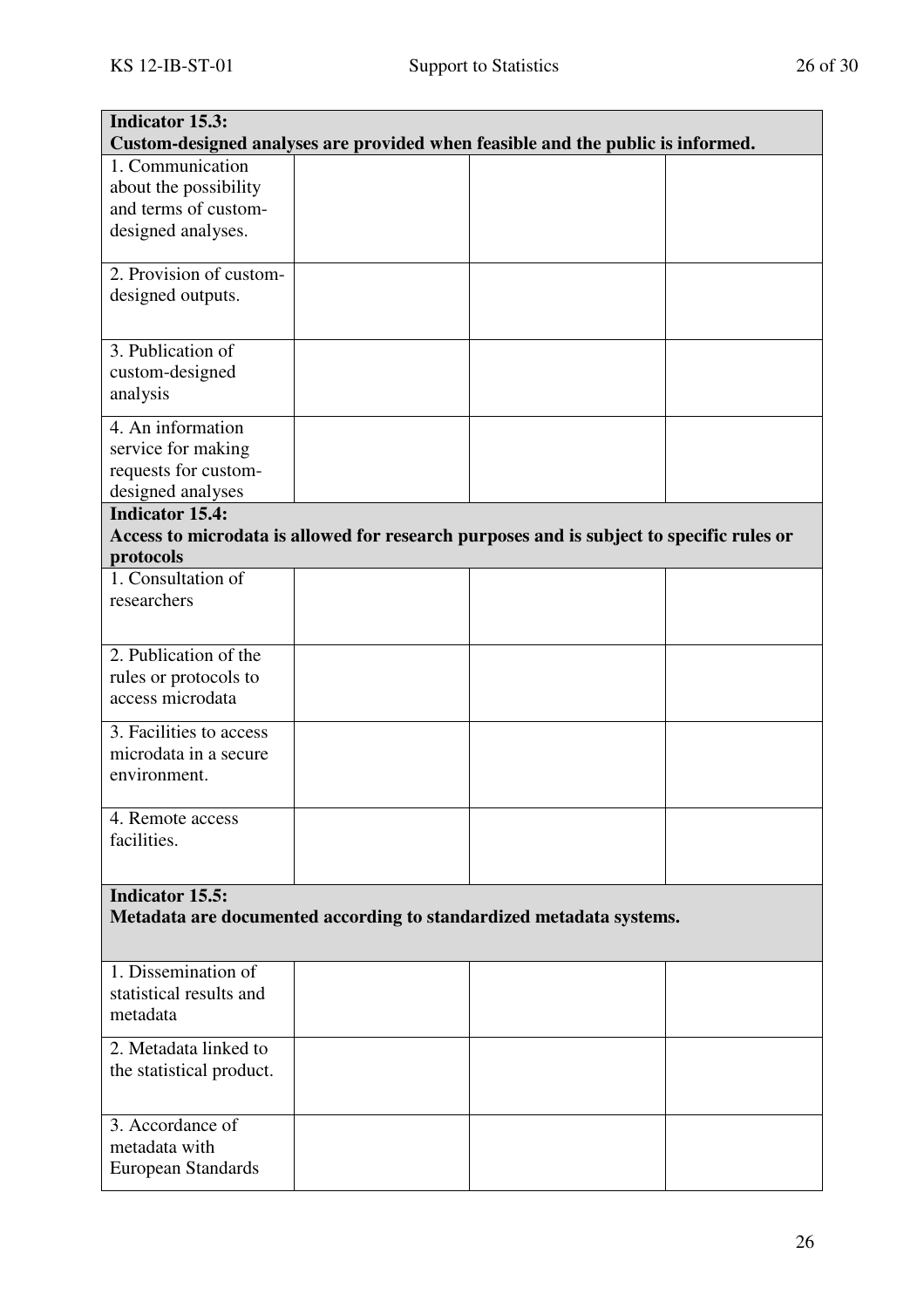| 4. Metadata<br>independent of the<br>format of publication.                                                                                                 |  |  |  |
|-------------------------------------------------------------------------------------------------------------------------------------------------------------|--|--|--|
| 5. Procedures to update<br>and publish metadata                                                                                                             |  |  |  |
| 6. Ability to clarify<br>metadata issues                                                                                                                    |  |  |  |
| 7. Training courses for<br>staff on metadata                                                                                                                |  |  |  |
| <b>Indicator 15.6:</b><br>Users are kept informed about the methodology of statistical processes including the use<br>of administrative data.               |  |  |  |
| 1. Planning of the<br>production of quality<br>reports                                                                                                      |  |  |  |
| 2. Publication of<br>quality reports and<br>methodological<br>documents                                                                                     |  |  |  |
| <b>Indicator 15.7:</b><br>Users are kept informed about the quality of statistical outputs with respect to the<br>quality criteria for European Statistics. |  |  |  |
| 1. Publication of quality<br>reports                                                                                                                        |  |  |  |
| 2. Compliance of quality<br>reports with ESS standards<br>and guidelines                                                                                    |  |  |  |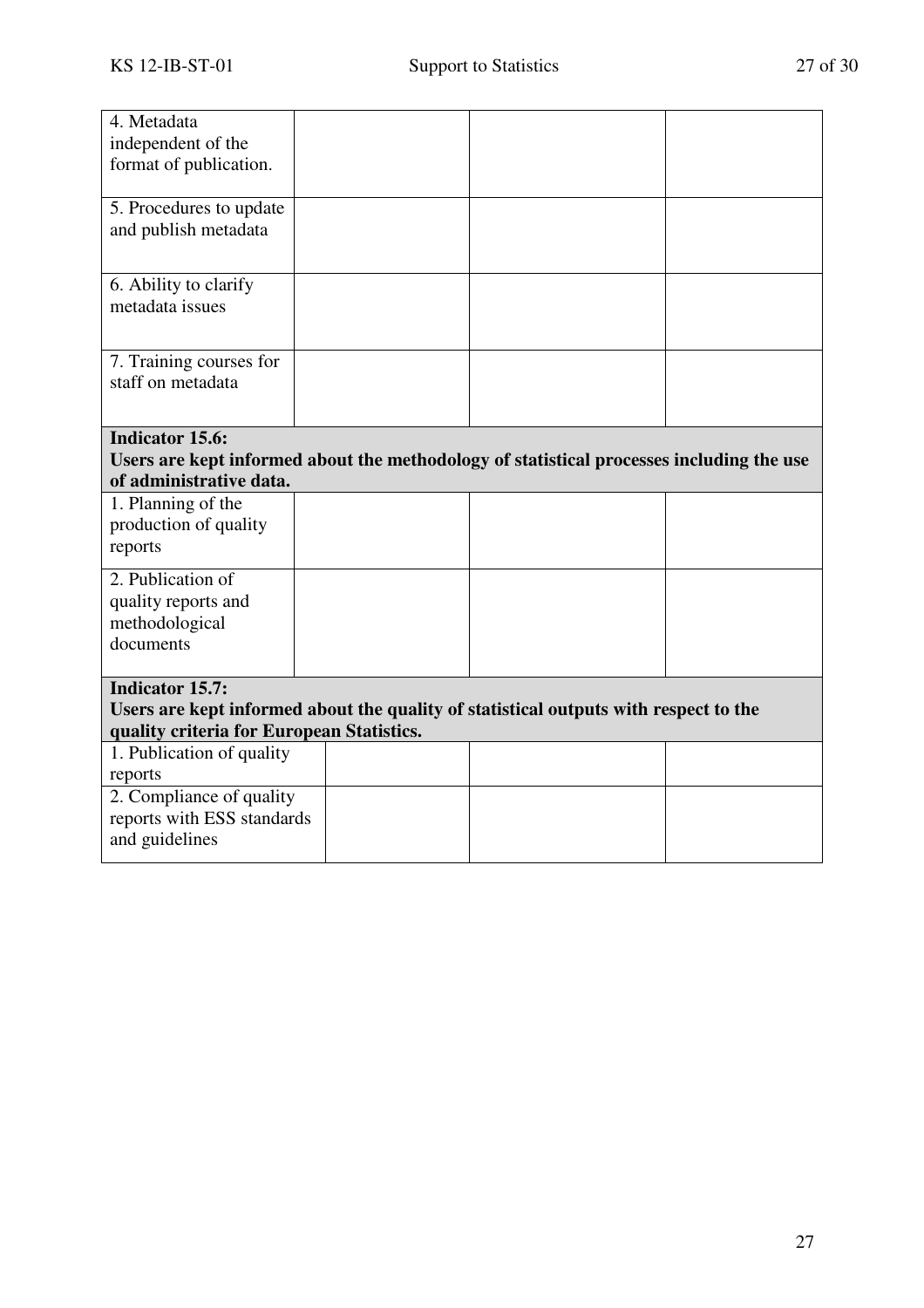# **Annex 4 – Headlines for a dissemination policy**

The following headlines / items were presented to KAS as a minimum content of a dissemination policy. The items are not exhaustive and should be ordered and given headlines that aligns with KAS way of thinking.

# **Dissemination**

The dissemination undertaken by KAS is designed to implement the general vision of KAS.

## KAS Vision

The mission is to meet user needs for qualitative, reliable and objective statistical data. Data shall be made available in a timely fashion and presented in ways that facilitates planning and development efforts on national, municipal and settlement levels. The statistics system shall regularly supply government institutions, research communities and academic institutions, the international community, the business community, civil society and the general public with qualitative statistical information. The system shall comply with the Law on Official Statistics of Republic of Kosovo and employ modern management practices in line with international standards.

# **Legal framework**

KAS is tasked with collection, production and dissemination of statistical data according to the Law on Statistics (reference?). All activities by KAS are carried following relevant international guidelines like Eurostat Code of Practice and United Nations Fundamental Principles of Statistics.

### **Independence**

What to say?

# **Platforms**

The website of KAS and the database ask.data are the main platform for dissemination of data. Information on the web site is provide free of charge. Print is used when appropriate (Yearbook). KAS communicates with users on social media like facebook and Twitter. Internal guidelines for social media needs to be developed.

### **Users**

The dissemination done by KAS is designed to reflect the needs of all users. To make it operable KAS works with the following user groups:

the government ministries, other national official institutions, researchers, media, and the general public, as well as international organisations like EU, UN, IMF, World Bank, OECD Which have we agreed on? Which do you want to prioritize?

Dialogue with users? – Meetings with users.

### **Language**

KAS strives to publish all information in 3 languages: Albanian, Serbian and English. All tables in ask.kas and all metadata according to European standards, the ESMS, are available in the 3 languages. What does the Legal requirements in Kosovo / law on KAS If you can not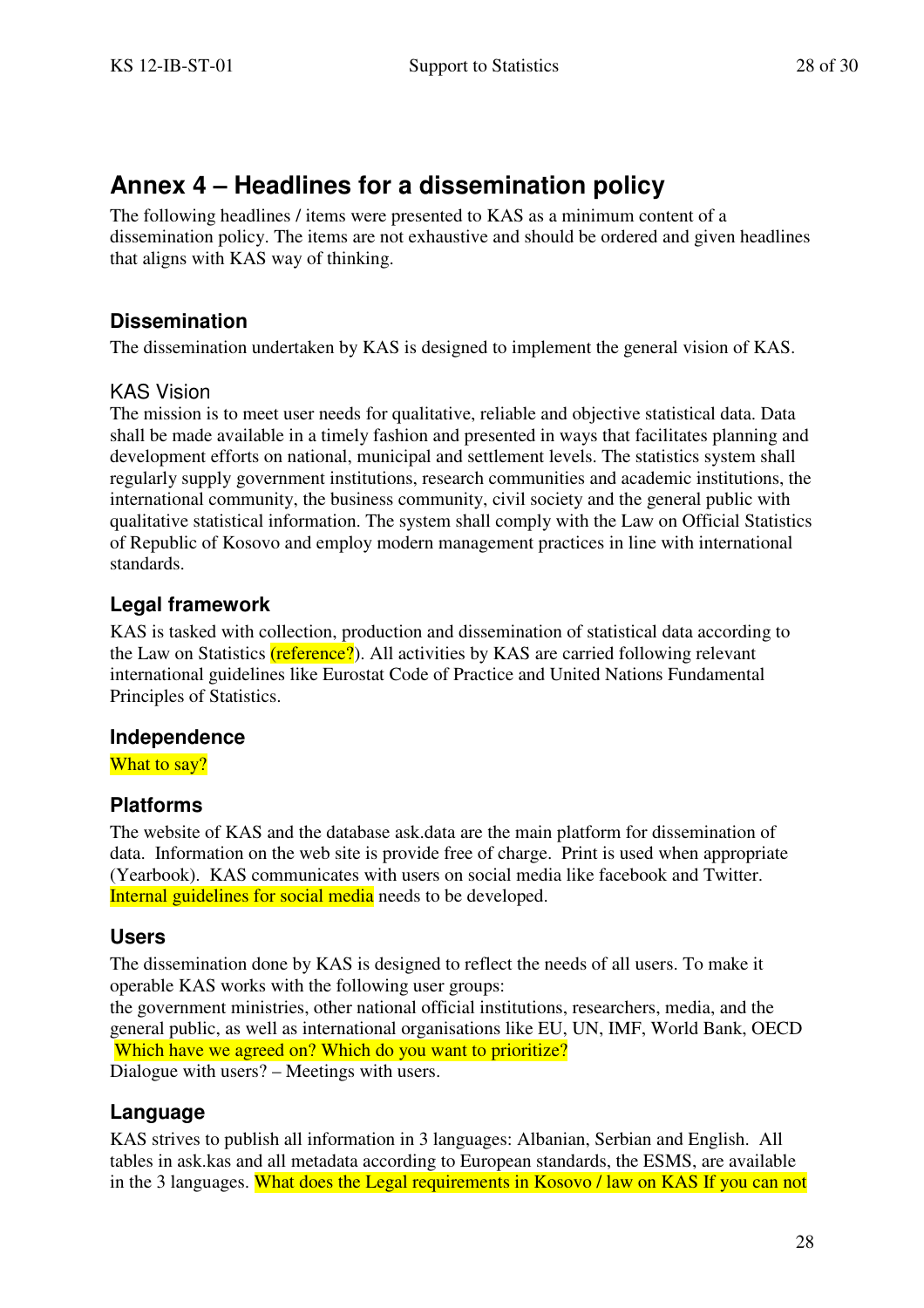do everything in 3 languages – Then at least have it as a goal in a Strategy and / or clearly state what you do not have in all 3 languages.

### **Releases**

All statistical releases (state precisely what you have in the calendar) are pre announced on the KAS website / release calendar. All releases happen at  $x.z$  o'clock (Management has to decide a fixed release time). The timeliness and punctuality of all statistics produced by KAS is systematically monitored and compared to international best practices. Data on timeliness and punctuality is published on a yearly / quarterly basis – At least we recommend that you do so- if not now it should at least be a strategic goal and internal procedure / documentation for this should be available.

All users are treated equally. No special arrangements for sharing data to restricted user groups and / or under embargo exists. If you have special agreements – these needs to be described.

# **Copyright**

All data on our website and in ask.data can be use free of charge if KAS is quoted as the source.

## **Trustworthiness/ Transparency / Errors**

KAS and its staff do its utmost to avoid errors in the published material. When an error is found, the error is corrected as soon as possible. If the errors are found in a PDF document a new document is added –changes in the document are clearly marked. If errors are found in tables in ask.data database an explanation is added as a mandatory note to the table. KAS distinguish between fundamental errors that affect the understanding / interpretation of the statistics and insignificant errors. Insignificant errors may be changed without notice. See fx(http://www.ssb.no/en/omssb/styringsdokumenter/formidlingspolitikk) for inspiration. Handling of errors should be described in an internal procedure / guideline / policy clearly stating who does what, when and how- To be written .

### **Misunderstandings**

KAS reacts to misunderstandings and misuse of our data. Discuss what to say here during the activity on press work.

### **Accessibility**

#### **Metadata/Documentation**

Metadata (data about data) is needed for users to fully comprehend and use the statistics made by KAS. Metadata is compiled and disseminated according to the Eurostat ESMS standard. All publications / tables in ask.data are linked to relevant metadata. **IF NOT NOW it should** be a strategic goal for KAS.

#### Classifications

According to international classifications.